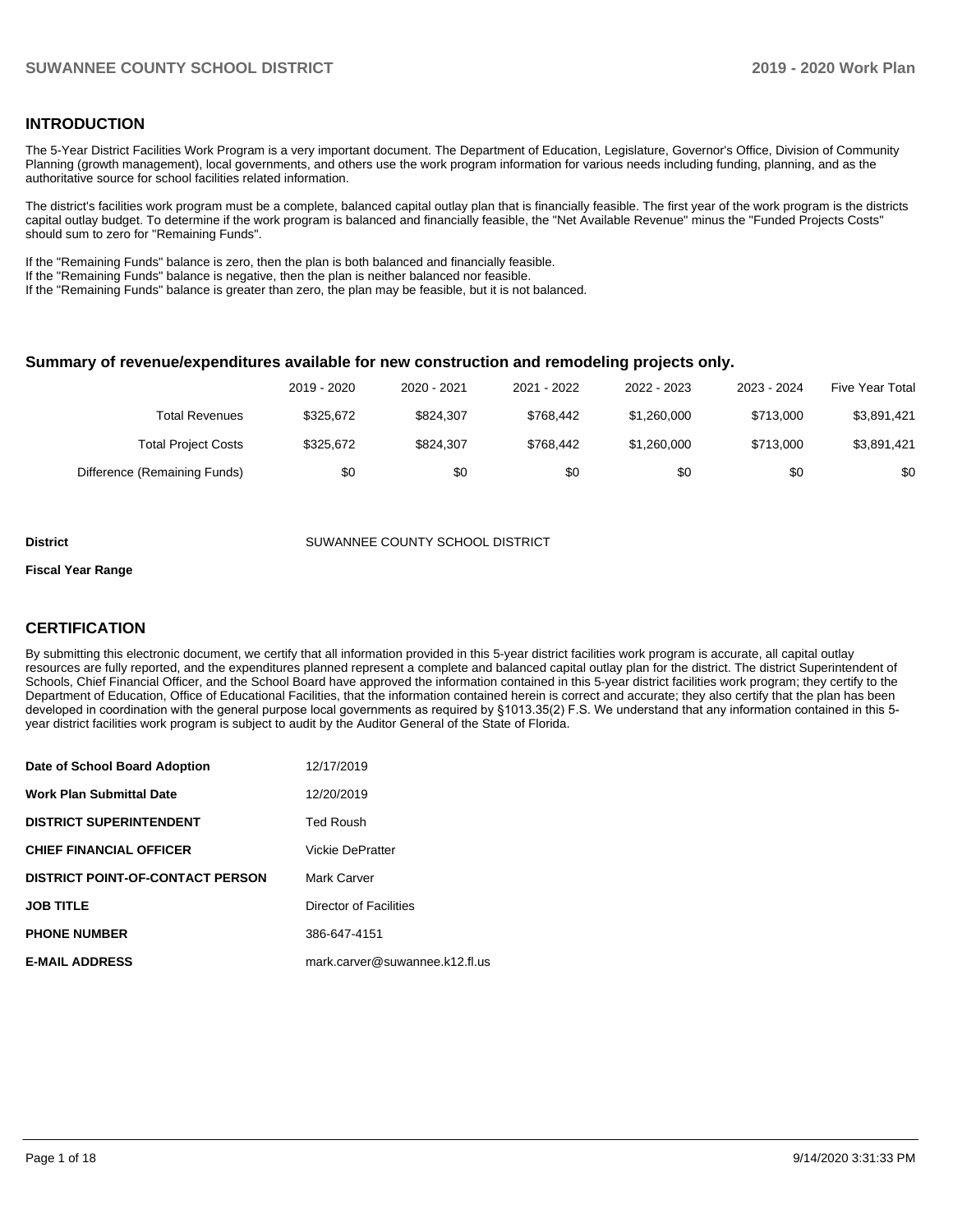# **Expenditures**

#### **Expenditure for Maintenance, Repair and Renovation from 1.50-Mills and PECO**

Annually, prior to the adoption of the district school budget, each school board must prepare a tentative district facilities work program that includes a schedule of major repair and renovation projects necessary to maintain the educational and ancillary facilities of the district.

|                                  | Item                                                                                                                                                                                                                                                                        | 2019 - 2020<br><b>Actual Budget</b> | 2020 - 2021<br>Projected | 2021 - 2022<br>Projected | 2022 - 2023<br>Projected | 2023 - 2024<br>Projected | <b>Total</b> |  |  |
|----------------------------------|-----------------------------------------------------------------------------------------------------------------------------------------------------------------------------------------------------------------------------------------------------------------------------|-------------------------------------|--------------------------|--------------------------|--------------------------|--------------------------|--------------|--|--|
| <b>HVAC</b>                      |                                                                                                                                                                                                                                                                             | \$175,000                           | \$175,000                | \$175,000                | \$175,000                | \$175,000                | \$875,000    |  |  |
|                                  | Locations: BRANFORD BUS GARAGE, BRANFORD ELEMENTARY, BRANFORD HIGH SCHOOL, RIVEROAK Technical College, SUWANNEE<br>ELEMENTARY, SUWANNEE INTERMEDIATE, SUWANNEE MIDDLE, SUWANNEE PRIMARY SCHOOL, SUWANNEE SENIOR HIGH,<br><b>TRANSPORTATION &amp; MAINTENANCE DEPARTMENT</b> |                                     |                          |                          |                          |                          |              |  |  |
| Flooring                         |                                                                                                                                                                                                                                                                             | \$100,000                           | \$100,000                | \$100,000                | \$100,000                | \$100,000                | \$500,000    |  |  |
|                                  | Locations: BRANFORD BUS GARAGE, BRANFORD ELEMENTARY, BRANFORD HIGH SCHOOL, RIVEROAK Technical College, SUWANNEE<br>ELEMENTARY, SUWANNEE INTERMEDIATE, SUWANNEE MIDDLE, SUWANNEE PRIMARY SCHOOL, SUWANNEE SENIOR HIGH,<br>TRANSPORTATION & MAINTENANCE DEPARTMENT            |                                     |                          |                          |                          |                          |              |  |  |
| Roofing                          |                                                                                                                                                                                                                                                                             | \$35,000                            | \$35,000                 | \$35,000                 | \$35,000                 | \$35,000                 | \$175,000    |  |  |
|                                  | Locations: BRANFORD BUS GARAGE, BRANFORD ELEMENTARY, BRANFORD HIGH SCHOOL, RIVEROAK Technical College, SUWANNEE<br>ELEMENTARY, SUWANNEE INTERMEDIATE, SUWANNEE MIDDLE, SUWANNEE PRIMARY SCHOOL, SUWANNEE SENIOR HIGH,<br><b>TRANSPORTATION &amp; MAINTENANCE DEPARTMENT</b> |                                     |                          |                          |                          |                          |              |  |  |
| Safety to Life                   |                                                                                                                                                                                                                                                                             | \$25,000                            | \$25,000                 | \$25,000                 | \$25,000                 | \$25,000                 | \$125,000    |  |  |
| Locations:                       | BRANFORD BUS GARAGE, BRANFORD ELEMENTARY, BRANFORD HIGH SCHOOL, RIVEROAK Technical College, SUWANNEE<br>ELEMENTARY, SUWANNEE INTERMEDIATE, SUWANNEE MIDDLE, SUWANNEE PRIMARY SCHOOL, SUWANNEE SENIOR HIGH,<br>TRANSPORTATION & MAINTENANCE DEPARTMENT                       |                                     |                          |                          |                          |                          |              |  |  |
| Fencing                          |                                                                                                                                                                                                                                                                             | \$6,000                             | \$6,000                  | \$6,000                  | \$6,000                  | \$6,000                  | \$30,000     |  |  |
| Locations:                       | BRANFORD BUS GARAGE, BRANFORD ELEMENTARY, BRANFORD HIGH SCHOOL, RIVEROAK Technical College, SUWANNEE<br>ELEMENTARY, SUWANNEE INTERMEDIATE, SUWANNEE MIDDLE, SUWANNEE PRIMARY SCHOOL, SUWANNEE SENIOR HIGH,<br>TRANSPORTATION & MAINTENANCE DEPARTMENT                       |                                     |                          |                          |                          |                          |              |  |  |
| Parking                          |                                                                                                                                                                                                                                                                             | \$0                                 | \$0                      | \$0                      | \$0                      | \$0                      | \$0          |  |  |
|                                  | Locations: No Locations for this expenditure.                                                                                                                                                                                                                               |                                     |                          |                          |                          |                          |              |  |  |
| Electrical                       |                                                                                                                                                                                                                                                                             | \$25,000                            | \$10,000                 | \$10,000                 | \$10,000                 | \$10,000                 | \$65,000     |  |  |
| Locations:                       | BRANFORD BUS GARAGE, BRANFORD ELEMENTARY, BRANFORD HIGH SCHOOL, RIVEROAK Technical College, SUWANNEE<br>ELEMENTARY, SUWANNEE INTERMEDIATE, SUWANNEE MIDDLE, SUWANNEE PRIMARY SCHOOL, SUWANNEE SENIOR HIGH,<br><b>TRANSPORTATION &amp; MAINTENANCE DEPARTMENT</b>            |                                     |                          |                          |                          |                          |              |  |  |
| Fire Alarm                       |                                                                                                                                                                                                                                                                             | \$50,000                            | \$50,000                 | \$50,000                 | \$50,000                 | \$50,000                 | \$250,000    |  |  |
|                                  | Locations: BRANFORD BUS GARAGE, BRANFORD ELEMENTARY, BRANFORD HIGH SCHOOL, RIVEROAK Technical College, SUWANNEE<br>ELEMENTARY, SUWANNEE INTERMEDIATE, SUWANNEE MIDDLE, SUWANNEE PRIMARY SCHOOL, SUWANNEE SENIOR HIGH,<br>TRANSPORTATION & MAINTENANCE DEPARTMENT            |                                     |                          |                          |                          |                          |              |  |  |
| Telephone/Intercom System        |                                                                                                                                                                                                                                                                             | \$0                                 | \$0                      | \$0                      | \$0                      | \$0                      | \$0          |  |  |
|                                  | Locations: No Locations for this expenditure.                                                                                                                                                                                                                               |                                     |                          |                          |                          |                          |              |  |  |
| <b>Closed Circuit Television</b> |                                                                                                                                                                                                                                                                             | \$0                                 | \$0 <sub>1</sub>         | \$0                      | \$0 <sub>1</sub>         | \$0                      | \$0          |  |  |
|                                  | Locations: No Locations for this expenditure.                                                                                                                                                                                                                               |                                     |                          |                          |                          |                          |              |  |  |
| Paint                            |                                                                                                                                                                                                                                                                             | \$15,000                            | \$15,000                 | \$15,000                 | \$15,000                 | \$15,000                 | \$75,000     |  |  |
|                                  | Locations: BRANFORD BUS GARAGE, BRANFORD ELEMENTARY, BRANFORD HIGH SCHOOL, RIVEROAK Technical College, SUWANNEE<br>ELEMENTARY, SUWANNEE INTERMEDIATE, SUWANNEE MIDDLE, SUWANNEE PRIMARY SCHOOL, SUWANNEE SENIOR HIGH,<br><b>TRANSPORTATION &amp; MAINTENANCE DEPARTMENT</b> |                                     |                          |                          |                          |                          |              |  |  |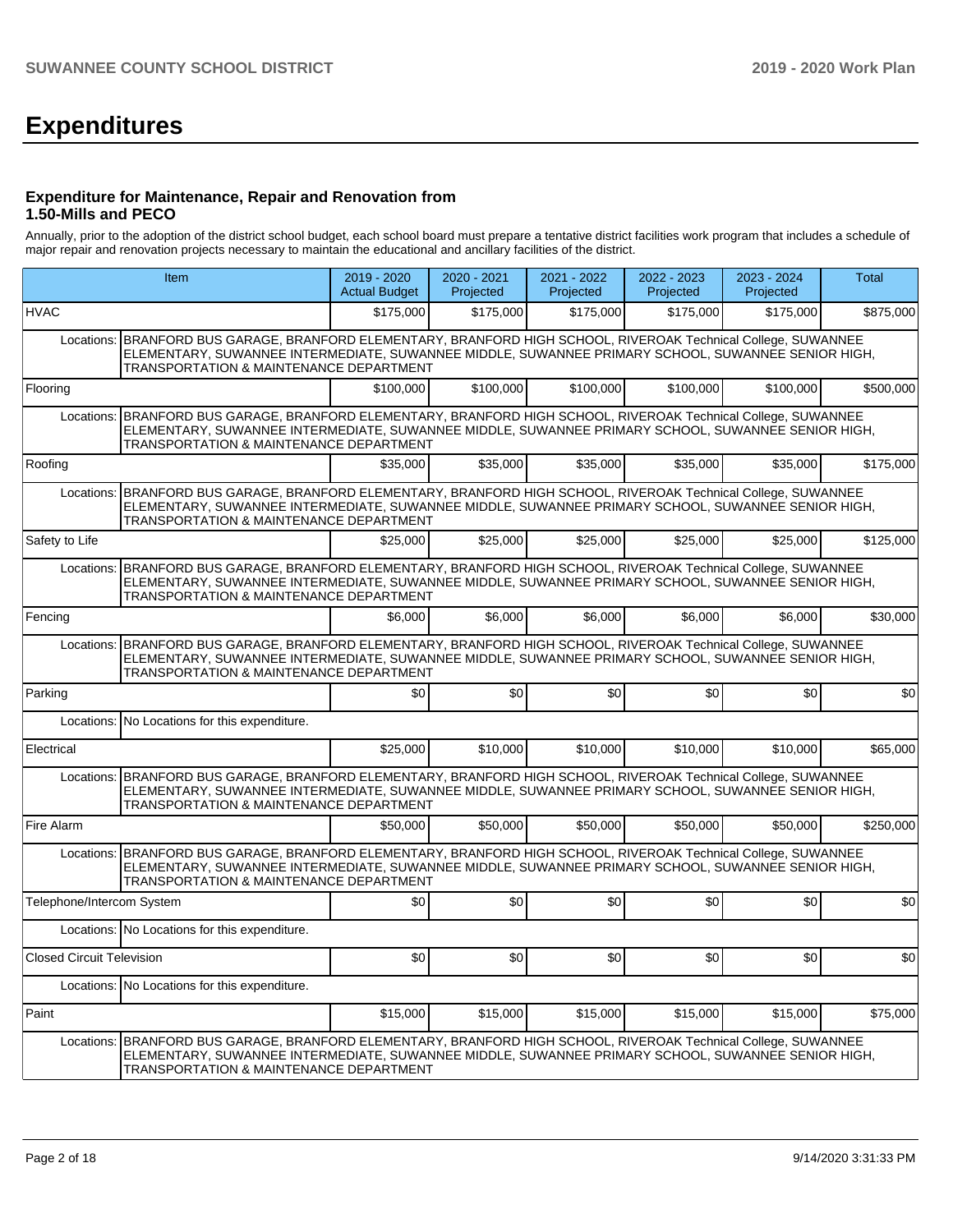| Maintenance/Repair                                                                                                                                                                                                                                                |            | \$100,000 | \$100,000 | \$100.000 | \$100,000 | \$100,000 | \$500,000   |
|-------------------------------------------------------------------------------------------------------------------------------------------------------------------------------------------------------------------------------------------------------------------|------------|-----------|-----------|-----------|-----------|-----------|-------------|
| Locations: BRANFORD BUS GARAGE, BRANFORD ELEMENTARY, BRANFORD HIGH SCHOOL, RIVEROAK Technical College, SUWANNEE<br>IELEMENTARY, SUWANNEE INTERMEDIATE, SUWANNEE MIDDLE, SUWANNEE PRIMARY SCHOOL, SUWANNEE SENIOR HIGH,<br>TRANSPORTATION & MAINTENANCE DEPARTMENT |            |           |           |           |           |           |             |
|                                                                                                                                                                                                                                                                   | Sub Total: | \$531,000 | \$516,000 | \$516,000 | \$516,000 | \$516,000 | \$2.595.000 |

| PECO Maintenance Expenditures | \$0         | ጦ<br>Ψ      | ጥጣ<br>æυ  | ሶሳ<br>υU    | \$0         | ድሰ<br>JU.    |
|-------------------------------|-------------|-------------|-----------|-------------|-------------|--------------|
| 1.50 Mill Sub Total:          | \$1,690,606 | \$1,072,657 | \$979,408 | \$1,086,682 | \$1.281.361 | \$6,110,714] |

| <b>Other Items</b>                                                                                               |                                                                                                                                               | $2019 - 2020$<br><b>Actual Budget</b> | 2020 - 2021<br>Projected | 2021 - 2022<br>Projected | 2022 - 2023<br>Projected | 2023 - 2024<br>Projected | Total     |
|------------------------------------------------------------------------------------------------------------------|-----------------------------------------------------------------------------------------------------------------------------------------------|---------------------------------------|--------------------------|--------------------------|--------------------------|--------------------------|-----------|
| Summer day labor                                                                                                 |                                                                                                                                               | \$36,000                              | \$36,000                 | \$36,000                 | \$36,000                 | \$36,000                 | \$180,000 |
| Locations BRANFORD BUS GARAGE, BRANFORD ELEMENTARY, BRANFORD HIGH SCHOOL, RIVEROAK Technical College, SUWANNEE   | ELEMENTARY, SUWANNEE INTERMEDIATE, SUWANNEE MIDDLE, SUWANNEE PRIMARY SCHOOL, SUWANNEE SENIOR HIGH,<br>TRANSPORTATION & MAINTENANCE DEPARTMENT |                                       |                          |                          |                          |                          |           |
| HVAC Web Control Improvement                                                                                     |                                                                                                                                               | \$16,000                              | \$16,000                 | \$16,000                 | \$16,000                 | \$16,000                 | \$80,000  |
| Locations BRANFORD BUS GARAGE, BRANFORD ELEMENTARY, BRANFORD HIGH SCHOOL, RIVEROAK Technical College, SUWANNEE   | ELEMENTARY, SUWANNEE INTERMEDIATE, SUWANNEE MIDDLE, SUWANNEE PRIMARY SCHOOL, SUWANNEE SENIOR HIGH,<br>TRANSPORTATION & MAINTENANCE DEPARTMENT |                                       |                          |                          |                          |                          |           |
| Ada Compliance                                                                                                   |                                                                                                                                               | \$5.000                               | \$5,000                  | \$5,000                  | \$5,000                  | \$5,000                  | \$25,000  |
| Locations   BRANFORD BUS GARAGE, BRANFORD ELEMENTARY, BRANFORD HIGH SCHOOL, RIVEROAK Technical College, SUWANNEE | ELEMENTARY, SUWANNEE INTERMEDIATE, SUWANNEE MIDDLE, SUWANNEE PRIMARY SCHOOL, SUWANNĚE SENIOR HIGH,<br>TRANSPORTATION & MAINTENANCE DEPARTMENT |                                       |                          |                          |                          |                          |           |
| Paving, Milling's, Concrete                                                                                      |                                                                                                                                               | \$12,000                              | \$12,000                 | \$12,000                 | \$12,000                 | \$12,000                 | \$60,000  |
| Locations BRANFORD BUS GARAGE, BRANFORD ELEMENTARY, BRANFORD HIGH SCHOOL, RIVEROAK Technical College, SUWANNEE   | ELEMENTARY, SUWANNEE INTERMEDIATE, SUWANNEE MIDDLE, SUWANNEE PRIMARY SCHOOL, SUWANNEE SENIOR HIGH,<br>TRANSPORTATION & MAINTENANCE DEPARTMENT |                                       |                          |                          |                          |                          |           |
| Doors and Hardware                                                                                               |                                                                                                                                               | \$50,000                              | \$50,000                 | \$50,000                 | \$50,000                 | \$50,000                 | \$250,000 |
| Locations BRANFORD BUS GARAGE, BRANFORD ELEMENTARY, BRANFORD HIGH SCHOOL, RIVEROAK Technical College, SUWANNEE   | ELEMENTARY, SUWANNEE INTERMEDIATE, SUWANNEE MIDDLE, SUWANNEE PRIMARY SCHOOL, SUWANNEE SENIOR HIGH,<br>TRANSPORTATION & MAINTENANCE DEPARTMENT |                                       |                          |                          |                          |                          |           |
| <b>Walls and Ceilings</b>                                                                                        |                                                                                                                                               | \$13,000                              | \$13,000                 | \$13,000                 | \$13,000                 | \$13,000                 | \$65,000  |
| Locations BRANFORD BUS GARAGE, BRANFORD ELEMENTARY, BRANFORD HIGH SCHOOL, RIVEROAK Technical College, SUWANNEE   | ELEMENTARY, SUWANNEE INTERMEDIATE, SUWANNEE MIDDLE, SUWANNEE PRIMARY SCHOOL, SUWANNEE SENIOR HIGH,<br>TRANSPORTATION & MAINTENANCE DEPARTMENT |                                       |                          |                          |                          |                          |           |
| Design and Engineering Fees                                                                                      |                                                                                                                                               | \$5.000                               | \$5,000                  | \$5,000                  | \$5,000                  | \$5,000                  | \$25,000  |
| Locations BRANFORD BUS GARAGE, BRANFORD ELEMENTARY, BRANFORD HIGH SCHOOL, RIVEROAK Technical College, SUWANNEE   | ELEMENTARY, SUWANNEE INTERMEDIATE, SUWANNEE MIDDLE, SUWANNEE PRIMARY SCHOOL, SUWANNEE SENIOR HIGH,<br>TRANSPORTATION & MAINTENANCE DEPARTMENT |                                       |                          |                          |                          |                          |           |
| <b>Building Official</b>                                                                                         |                                                                                                                                               | \$27,000                              | \$27,000                 | \$27,000                 | \$27,000                 | \$27,000                 | \$135.000 |
| Locations BRANFORD BUS GARAGE, BRANFORD ELEMENTARY, BRANFORD HIGH SCHOOL, RIVEROAK Technical College, SUWANNEE   | ELEMENTARY, SUWANNEE INTERMEDIATE, SUWANNEE MIDDLE, SUWANNEE PRIMARY SCHOOL, SUWANNEE SENIOR HIGH,<br>TRANSPORTATION & MAINTENANCE DEPARTMENT |                                       |                          |                          |                          |                          |           |
| Security                                                                                                         |                                                                                                                                               | \$50,000                              | \$50,000                 | \$50,000                 | \$50,000                 | \$50,000                 | \$250.000 |
| Locations BRANFORD BUS GARAGE, BRANFORD ELEMENTARY, BRANFORD HIGH SCHOOL, RIVEROAK Technical College, SUWANNEE   | ELEMENTARY, SUWANNEE INTERMEDIATE, SUWANNEE MIDDLE, SUWANNEE PRIMARY SCHOOL, SUWANNEE SENIOR HIGH,<br>TRANSPORTATION & MAINTENANCE DEPARTMENT |                                       |                          |                          |                          |                          |           |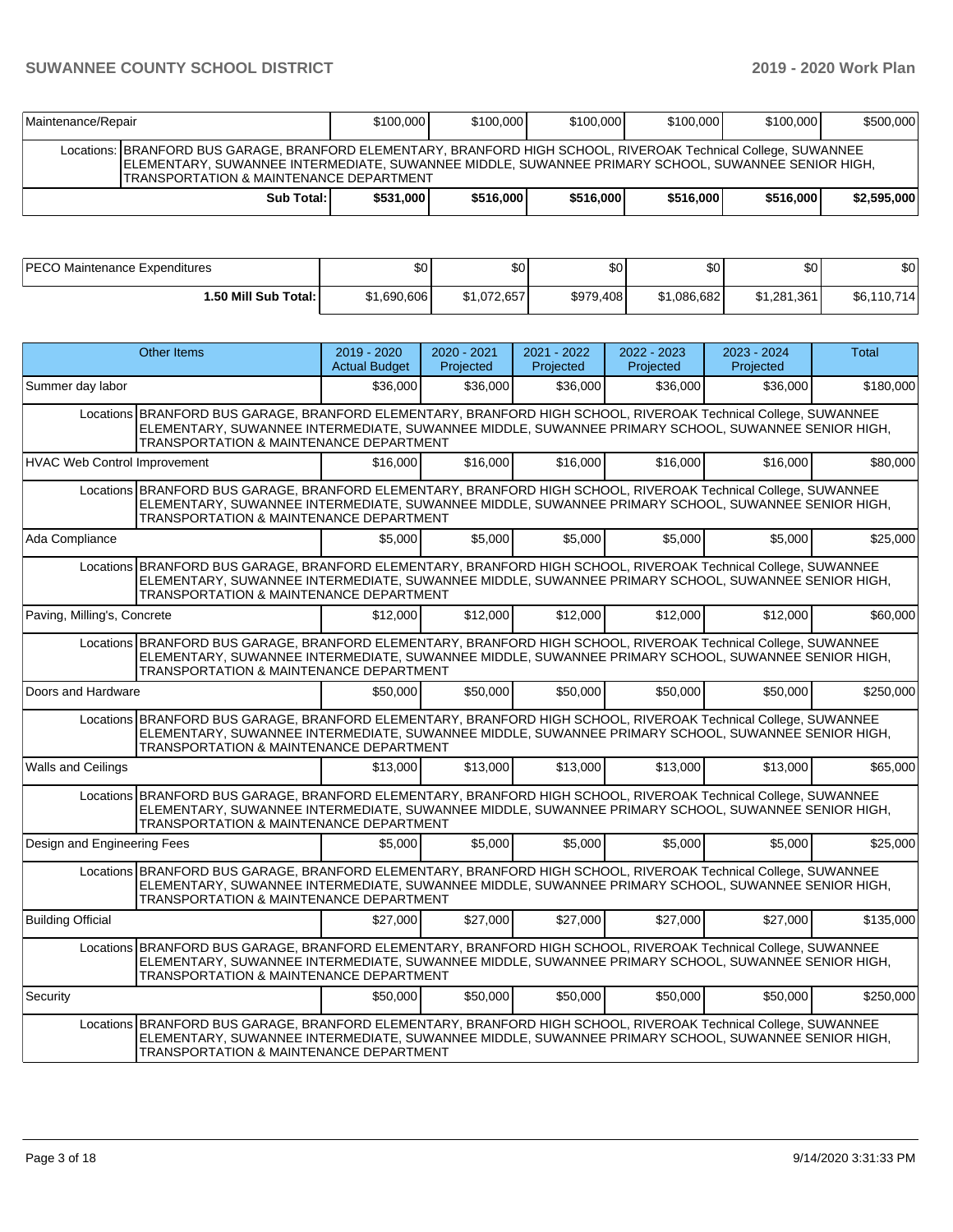| Asbestos Abatement                                                                                                                                                                                                                                                                                                        |                                                                                                                                                                                                                                                                            | \$35,000    | \$35,000    | \$35,000  | \$35,000    | \$35,000    | \$175,000   |  |
|---------------------------------------------------------------------------------------------------------------------------------------------------------------------------------------------------------------------------------------------------------------------------------------------------------------------------|----------------------------------------------------------------------------------------------------------------------------------------------------------------------------------------------------------------------------------------------------------------------------|-------------|-------------|-----------|-------------|-------------|-------------|--|
|                                                                                                                                                                                                                                                                                                                           | Locations BRANFORD BUS GARAGE, BRANFORD ELEMENTARY, BRANFORD HIGH SCHOOL, RIVEROAK Technical College, SUWANNEE<br>ELEMENTARY, SUWANNEE INTERMEDIATE, SUWANNEE MIDDLE, SUWANNEE PRIMARY SCHOOL, SUWANNEE SENIOR HIGH,<br><b>TRANSPORTATION &amp; MAINTENANCE DEPARTMENT</b> |             |             |           |             |             |             |  |
| Plumbing                                                                                                                                                                                                                                                                                                                  |                                                                                                                                                                                                                                                                            | \$3,000     | \$3,000     | \$3,000   | \$3,000     | \$3,000     | \$15,000    |  |
|                                                                                                                                                                                                                                                                                                                           | Locations BRANFORD BUS GARAGE, BRANFORD ELEMENTARY, BRANFORD HIGH SCHOOL, RIVEROAK Technical College, SUWANNEE<br>ELEMENTARY, SUWANNEE INTERMEDIATE, SUWANNEE MIDDLE, SUWANNEE PRIMARY SCHOOL, SUWANNEE SENIOR HIGH,<br><b>TRANSPORTATION &amp; MAINTENANCE DEPARTMENT</b> |             |             |           |             |             |             |  |
| Environmental                                                                                                                                                                                                                                                                                                             |                                                                                                                                                                                                                                                                            | \$4,000     | \$4,000     | \$4,000   | \$4,000     | \$4,000     | \$20,000    |  |
|                                                                                                                                                                                                                                                                                                                           | Locations BRANFORD BUS GARAGE, BRANFORD ELEMENTARY, BRANFORD HIGH SCHOOL, RIVEROAK Technical College, SUWANNEE<br>ELEMENTARY, SUWANNEE INTERMEDIATE, SUWANNEE MIDDLE, SUWANNEE PRIMARY SCHOOL, SUWANNEE SENIOR HIGH,<br><b>TRANSPORTATION &amp; MAINTENANCE DEPARTMENT</b> |             |             |           |             |             |             |  |
|                                                                                                                                                                                                                                                                                                                           | Cash on hand contingency for catastrophic events                                                                                                                                                                                                                           | \$903,606   | \$300,657   | \$207,408 | \$314,682   | \$509,361   | \$2,235,714 |  |
| Locations BRANFORD BUS GARAGE, BRANFORD ELEMENTARY, BRANFORD HIGH SCHOOL, OPPORTUNITY SCHOOL<br><b>RESOURCE CENTER</b><br>, RIVEROAK Technical College, SUWANNEE ELEMENTARY, SUWANNEE<br>INTERMEDIATE, SUWANNEE MIDDLE, SUWANNEE PRIMARY SCHOOL, SUWANNEE SENIOR HIGH, TRANSPORTATION &<br><b>IMAINTENANCE DEPARTMENT</b> |                                                                                                                                                                                                                                                                            |             |             |           |             |             |             |  |
|                                                                                                                                                                                                                                                                                                                           | Total:                                                                                                                                                                                                                                                                     | \$1,690,606 | \$1,072,657 | \$979,408 | \$1,086,682 | \$1,281,361 | \$6,110,714 |  |

#### **Local 1.50 Mill Expenditure For Maintenance, Repair and Renovation**

Anticipated expenditures expected from local funding sources over the years covered by the current work plan.

| Item                                                         | $2019 - 2020$<br><b>Actual Budget</b> | 2020 - 2021<br>Projected | 2021 - 2022<br>Projected | 2022 - 2023<br>Projected | 2023 - 2024<br>Projected | <b>Total</b> |
|--------------------------------------------------------------|---------------------------------------|--------------------------|--------------------------|--------------------------|--------------------------|--------------|
| Remaining Maint and Repair from 1.5 Mills                    | \$1,690,606                           | \$1,072,657              | \$979,408                | \$1,086,682              | \$1,281,361              | \$6,110,714  |
| Maintenance/Repair Salaries                                  | \$190,000                             | \$190,000                | \$190,000                | \$190,000                | \$190,000                | \$950,000    |
| <b>School Bus Purchases</b>                                  | \$450,000                             | \$0                      | \$300,000                | \$0                      | \$500,000                | \$1,250,000  |
| <b>Other Vehicle Purchases</b>                               | \$75,000                              | \$75,000                 | \$75,000                 | \$75,000                 | \$75,000                 | \$375,000    |
| Capital Outlay Equipment                                     | \$125,000                             | \$75,000                 | \$100,000                | \$100,000                | \$100,000                | \$500,000    |
| Rent/Lease Payments                                          | \$0                                   | \$0                      | \$0                      | \$0                      | \$0                      | \$0          |
| <b>COP Debt Service</b>                                      | \$0                                   | \$0                      | \$0                      | \$0                      | \$0                      | \$0          |
| Rent/Lease Relocatables                                      | \$13,200                              | \$13,200                 | \$13,200                 | \$13,200                 | \$13,200                 | \$66,000     |
| <b>Environmental Problems</b>                                | \$0                                   | \$0                      | \$0                      | \$0                      | \$0                      | \$0          |
| ls.1011.14 Debt Service                                      | \$0                                   | \$0                      | \$0                      | \$0                      | \$0                      | \$0          |
| <b>Special Facilities Construction Account</b>               | \$0                                   | \$0                      | \$0                      | \$0                      | \$0                      | \$0          |
| Premiums for Property Casualty Insurance - 1011.71<br>(4a,b) | \$275,000                             | \$275,000                | \$275,000                | \$275,000                | \$275,000                | \$1,375,000  |
| Qualified School Construction Bonds (QSCB)                   | \$0                                   | \$0                      | \$0                      | \$0                      | \$0                      | \$0          |
| Qualified Zone Academy Bonds (QZAB)                          | \$130,635                             | \$130,635                | \$130,635                | \$0                      | \$0                      | \$391,905    |
| Network/Information Technology Capital Upgrades              | \$72,500                              | \$72,500                 | \$72,500                 | \$72,500                 | \$72,500                 | \$362,500    |
| <b>Custodial Equipment Plan</b>                              | \$25,000                              | \$25,000                 | \$25,000                 | \$25,000                 | \$25,000                 | \$125,000    |
| Information Technology Capital Outlay                        | \$412,500                             | \$412,500                | \$412,500                | \$412,500                | \$412,500                | \$2,062,500  |
| School Site Capital Outlay                                   | \$100,000                             | \$100,000                | \$100,000                | \$100,000                | \$100,000                | \$500,000    |
| Landscape Equipment                                          | \$25,000                              | \$75,000                 | \$25,000                 | \$25,000                 | \$25,000                 | \$175,000    |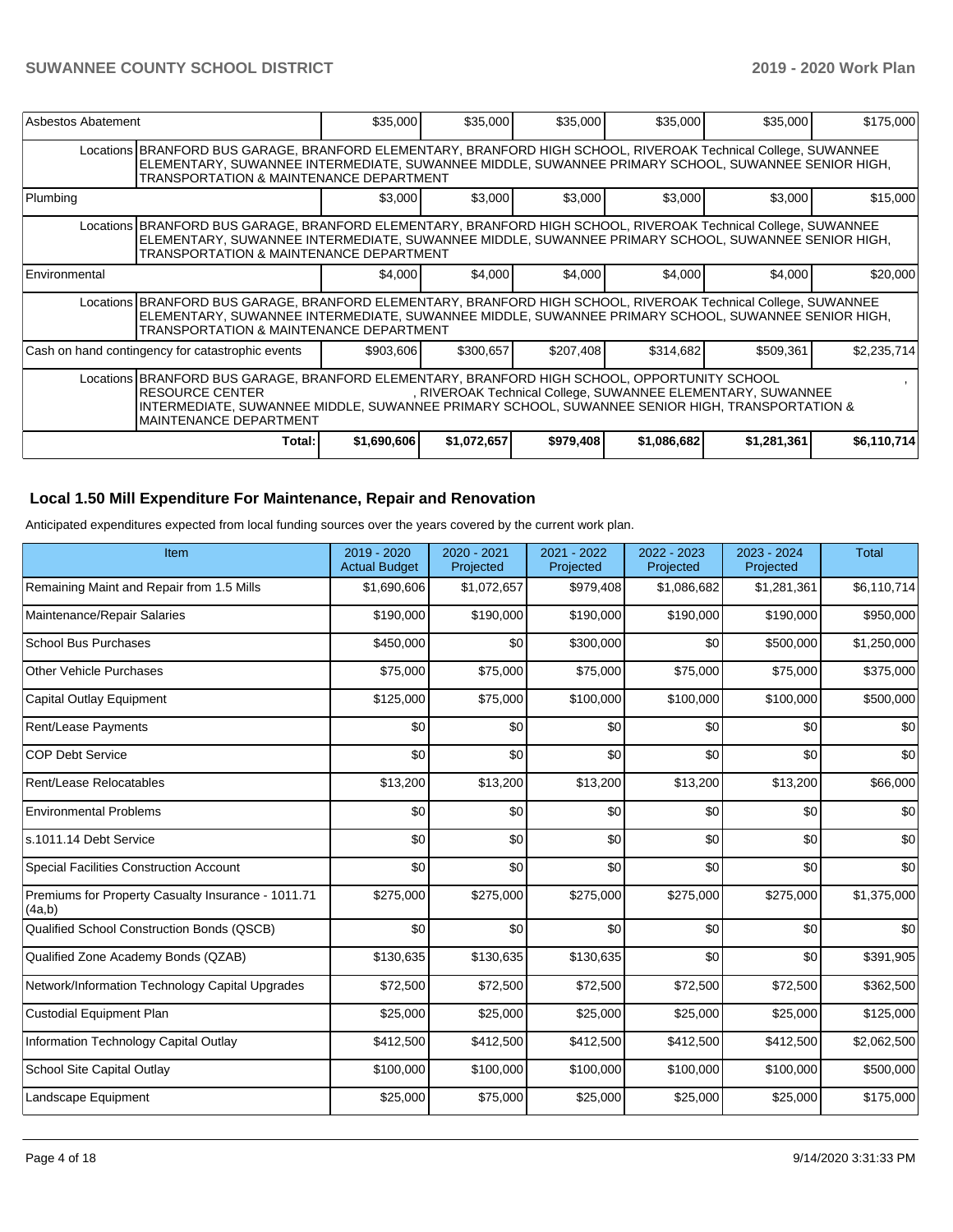| District Wide Band Equipment | \$25,000    | \$25,000    | \$25,000    | \$0         | \$0         | \$75,000     |
|------------------------------|-------------|-------------|-------------|-------------|-------------|--------------|
| Local Expenditure Totals: I  | \$3,609,441 | \$2,541,492 | \$2.723.243 | \$2,374,882 | \$3.069.561 | \$14,318,619 |

## **Revenue**

#### **1.50 Mill Revenue Source**

Schedule of Estimated Capital Outlay Revenue from each currently approved source which is estimated to be available for expenditures on the projects included in the tentative district facilities work program. All amounts are NET after considering carryover balances, interest earned, new COP's, 1011.14 and 1011.15 loans, etc. Districts cannot use 1.5-Mill funds for salaries except for those explicitly associated with maintenance/repair projects. (1011.71 (5), F.S.)

| Item                                                                                | Fund | 2019 - 2020<br><b>Actual Value</b> | $2020 - 2021$<br>Projected | $2021 - 2022$<br>Projected | $2022 - 2023$<br>Projected | $2023 - 2024$<br>Projected | <b>Total</b>     |
|-------------------------------------------------------------------------------------|------|------------------------------------|----------------------------|----------------------------|----------------------------|----------------------------|------------------|
| (1) Non-exempt property<br>lassessed valuation                                      |      | \$2,132,245,219                    | \$2,204,588,909            | \$2,292,009,768            | \$2,391,451,788            | \$2,494,007,185            | \$11,514,302,869 |
| $(2)$ The Millage projected for<br>discretionary capital outlay per<br>ls.1011.71   |      | 1.50                               | 1.50                       | 1.50                       | 1.50                       | 1.50                       |                  |
| $(3)$ Full value of the 1.50-Mill<br>discretionary capital outlay per<br>ls.1011.71 |      | \$3,582,172                        | \$3,703,709                | \$3,850,576                | \$4,017,639                | \$4,189,932                | \$19,344,028     |
| $(4)$ Value of the portion of the 1.50<br>-Mill ACTUALLY levied                     | 370  | \$3,070,433                        | \$3,174,608                | \$3,300,494                | \$3,443,691                | \$3,591,370                | \$16,580,596     |
| $(5)$ Difference of lines $(3)$ and $(4)$                                           |      | \$511,739                          | \$529,101                  | \$550,082                  | \$573,948                  | \$598,562                  | \$2,763,432      |

#### **PECO Revenue Source**

The figure in the row designated "PECO Maintenance" will be subtracted from funds available for new construction because PECO maintenance dollars cannot be used for new construction.

| <b>Item</b>                          | Fund         | 2019 - 2020<br><b>Actual Budget</b> | 2020 - 2021<br>Projected | 2021 - 2022<br>Projected | 2022 - 2023<br>Projected | 2023 - 2024<br>Projected | <b>Total</b> |
|--------------------------------------|--------------|-------------------------------------|--------------------------|--------------------------|--------------------------|--------------------------|--------------|
| <b>PECO New Construction</b>         | 340 <b>I</b> | \$0                                 | \$0                      | \$0 <sub>1</sub>         | \$0                      | \$0                      | \$0          |
| <b>PECO Maintenance Expenditures</b> |              | \$0                                 | \$0                      | \$0                      | \$0                      | \$0                      | \$0          |
|                                      |              | \$0                                 | \$0                      | \$0                      | \$0                      | \$0                      | \$0          |

#### **CO & DS Revenue Source**

Revenue from Capital Outlay and Debt Service funds.

| Item                                      | Fund | $2019 - 2020$<br><b>Actual Budget</b> | $2020 - 2021$<br>Projected | $2021 - 2022$<br>Projected | $2022 - 2023$<br>Projected | $2023 - 2024$<br>Projected | Total     |
|-------------------------------------------|------|---------------------------------------|----------------------------|----------------------------|----------------------------|----------------------------|-----------|
| ICO & DS Cash Flow-through<br>Distributed | 360  | \$182.468                             | \$182.468                  | \$182.468                  | \$182.468                  | \$182.468                  | \$912.340 |
| ICO & DS Interest on<br>Undistributed CO  | 360  | \$3.723                               | \$3,723                    | \$3.723                    | \$3.723                    | \$3.723                    | \$18,615  |
|                                           |      | \$186,191                             | \$186,191                  | \$186.191                  | \$186.191                  | \$186.191                  | \$930.955 |

#### **Fair Share Revenue Source**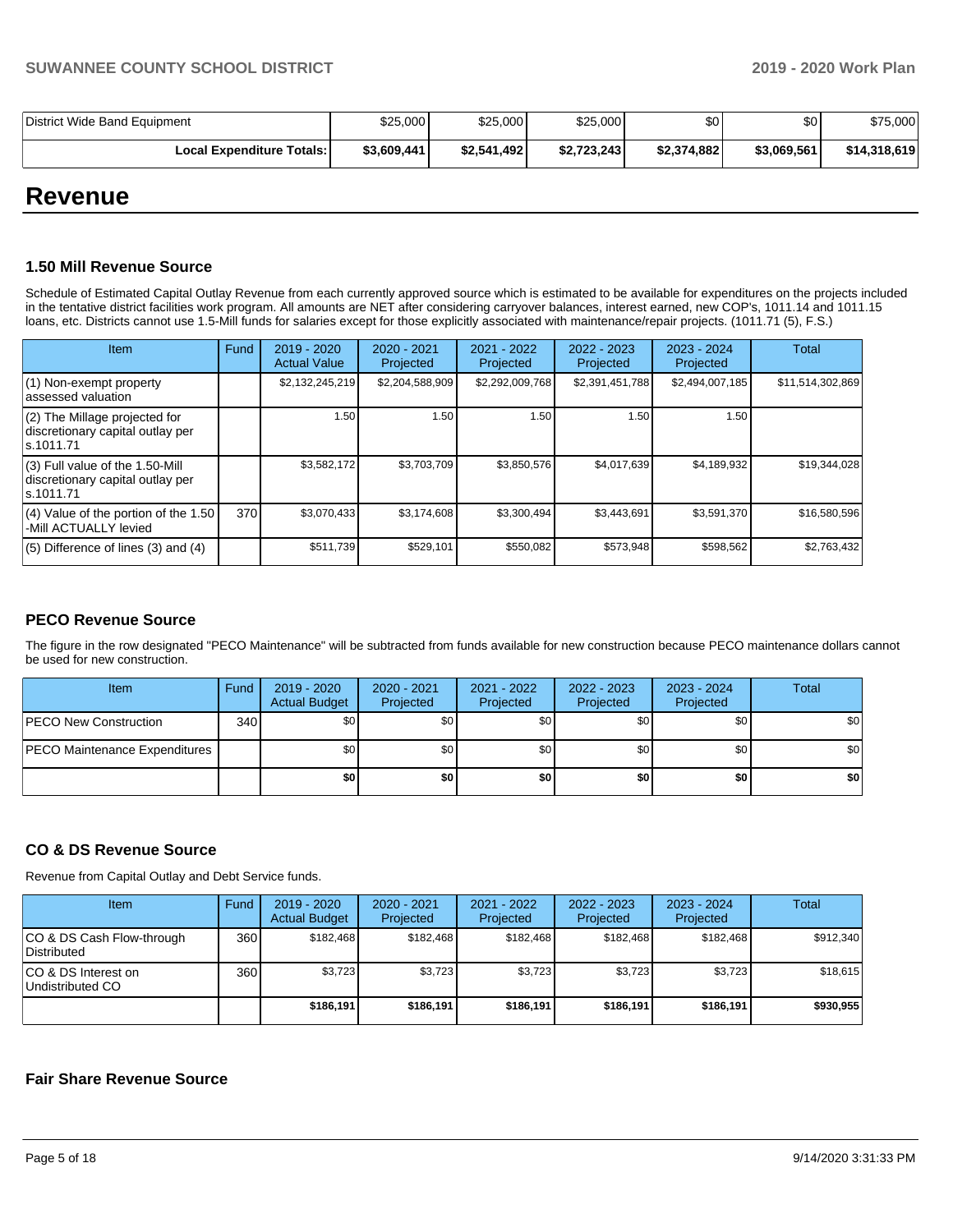All legally binding commitments for proportionate fair-share mitigation for impacts on public school facilities must be included in the 5-year district work program.

Nothing reported for this section.

#### **Sales Surtax Referendum**

Specific information about any referendum for a 1-cent or ½-cent surtax referendum during the previous year.

No **Did the school district hold a surtax referendum during the past fiscal year 2018 - 2019?**

#### **Additional Revenue Source**

Any additional revenue sources

| Item                                                                                                   | 2019 - 2020<br><b>Actual Value</b> | 2020 - 2021<br>Projected | 2021 - 2022<br>Projected | 2022 - 2023<br>Projected | 2023 - 2024<br>Projected | <b>Total</b> |
|--------------------------------------------------------------------------------------------------------|------------------------------------|--------------------------|--------------------------|--------------------------|--------------------------|--------------|
| Proceeds from a s.1011.14/15 F.S. Loans                                                                | \$0                                | \$0                      | \$0                      | \$0                      | \$0                      | \$0          |
| District Bonds - Voted local bond<br>referendum proceeds per s.9, Art VII<br><b>State Constitution</b> | \$0                                | \$0                      | \$0                      | \$0                      | \$0                      | \$0          |
| Proceeds from Special Act Bonds                                                                        | \$0                                | \$0                      | \$0                      | \$0                      | \$0                      | \$0          |
| Estimated Revenue from CO & DS Bond<br>Sale                                                            | \$0                                | \$0                      | \$0                      | \$0                      | \$0                      | \$0          |
| Proceeds from Voted Capital<br>Improvements millage                                                    | \$0                                | \$0                      | \$0                      | \$0                      | \$0                      | \$0          |
| Other Revenue for Other Capital Projects                                                               | \$0                                | \$0                      | \$0                      | \$0                      | \$0                      | \$0          |
| Proceeds from 1/2 cent sales surtax<br>authorized by school board                                      | \$0                                | \$0                      | \$0                      | \$0                      | \$0                      | \$0          |
| Proceeds from local governmental<br>infrastructure sales surtax                                        | \$0                                | \$0                      | \$0                      | \$0                      | \$0                      | \$0          |
| Proceeds from Certificates of<br>Participation (COP's) Sale                                            | \$0                                | \$0                      | \$0                      | \$0                      | \$0                      | \$0          |
| Classrooms First Bond proceeds amount<br>authorized in FY 1997-98                                      | \$0                                | \$0                      | \$0                      | \$0                      | \$0                      | \$0          |
| <b>Classrooms for Kids</b>                                                                             | \$0                                | \$0                      | \$0                      | \$0                      | \$0                      | \$0          |
| <b>District Equity Recognition</b>                                                                     | \$0                                | \$0                      | \$0                      | \$0                      | \$0                      | \$0          |
| <b>Federal Grants</b>                                                                                  | \$0                                | \$0                      | \$0                      | \$0                      | \$0                      | \$0          |
| Proportionate share mitigation (actual<br>cash revenue only, not in kind donations)                    | \$0                                | \$0                      | \$0                      | \$0                      | \$0                      | \$0          |
| Impact fees received                                                                                   | \$0                                | \$0                      | \$0                      | \$0                      | \$0                      | \$0          |
| Private donations                                                                                      | \$0                                | \$0                      | \$0                      | \$0                      | \$0                      | \$0          |
| Grants from local governments or not-for-<br>profit organizations                                      | \$0                                | \$0                      | \$0                      | \$0                      | \$0                      | \$0          |
| Interest, Including Profit On Investment                                                               | \$5,000                            | \$5,000                  | \$5,000                  | \$5,000                  | \$5,000                  | \$25,000     |
| Revenue from Bonds pledging proceeds<br>from 1 cent or 1/2 cent Sales Surtax                           | \$0                                | \$0                      | \$0                      | \$0                      | \$0                      | \$0          |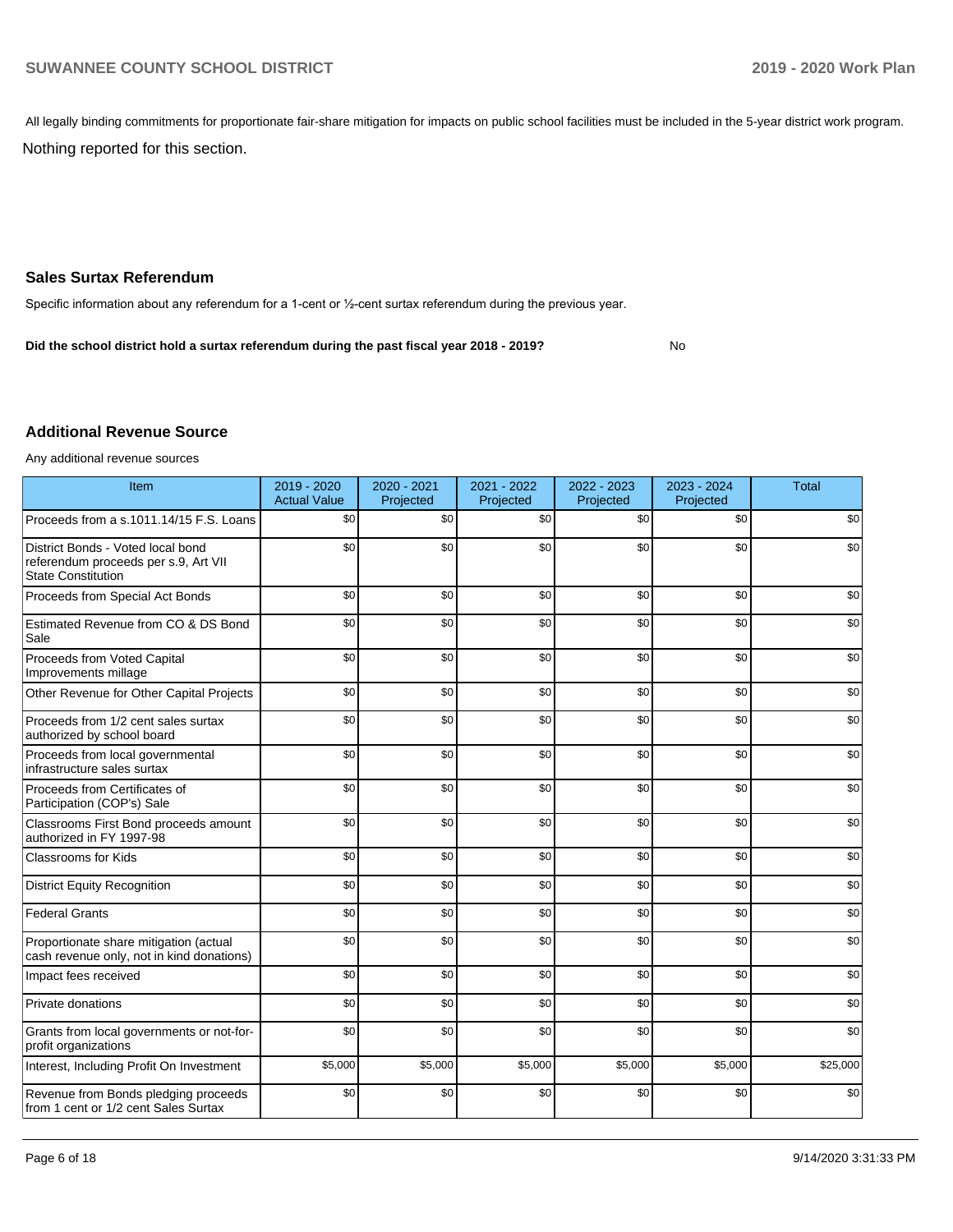| Total Fund Balance Carried Forward                                                                          | \$673.489 | \$0     | \$0     | \$0     | \$0     | \$673,489 |
|-------------------------------------------------------------------------------------------------------------|-----------|---------|---------|---------|---------|-----------|
| General Capital Outlay Obligated Fund<br>Balance Carried Forward From Total<br>Fund Balance Carried Forward | \$0       | \$0     | \$0     | \$0     | \$0     | \$0       |
| Special Facilities Construction Account                                                                     | \$0       | \$0     | \$0     | \$0     | \$0     | \$0       |
| One Cent - 1/2 Cent Sales Surtax Debt<br>l Service From Total Fund Balance Carried<br><b>Forward</b>        | \$0       | \$0     | \$0     | \$0     | \$0     | \$0       |
| Capital Outlay Projects Funds Balance<br>Carried Forward From Total Fund<br>Balance Carried Forward         | \$0       | \$0     | \$0     | \$0     | \$0     | \$0       |
| <b>Subtotal</b>                                                                                             | \$678,489 | \$5,000 | \$5.000 | \$5,000 | \$5,000 | \$698,489 |

## **Total Revenue Summary**

| <b>Item Name</b>                                           | 2019 - 2020<br><b>Budget</b> | 2020 - 2021<br>Projected | 2021 - 2022<br>Projected | 2022 - 2023<br>Projected | $2023 - 2024$<br><b>Projected</b> | <b>Five Year Total</b> |
|------------------------------------------------------------|------------------------------|--------------------------|--------------------------|--------------------------|-----------------------------------|------------------------|
| Local 1.5 Mill Discretionary Capital Outlay<br>Revenue     | \$3,070,433                  | \$3,174,608              | \$3,300,494              | \$3,443,691              | \$3,591,370                       | \$16,580,596           |
| PECO and 1.5 Mill Maint and Other 1.5<br>Mill Expenditures | (\$3,609,441)                | (\$2,541,492)            | (\$2,723,243)            | (\$2,374,882)            | (\$3,069,561)                     | (\$14,318,619)         |
| <b>IPECO Maintenance Revenue</b>                           | \$0 <sub>1</sub>             | \$0                      | \$0                      | \$0                      | \$0                               | \$0                    |
| <b>Available 1.50 Mill for New</b><br><b>Construction</b>  | (\$539,008)                  | \$633.116                | \$577.251                | \$1,068,809              | \$521.809                         | \$2,261,977            |

| <b>Item Name</b>                     | 2019 - 2020<br><b>Budget</b> | $2020 - 2021$<br>Projected | 2021 - 2022<br>Projected | $2022 - 2023$<br>Projected | 2023 - 2024<br>Projected | <b>Five Year Total</b> |
|--------------------------------------|------------------------------|----------------------------|--------------------------|----------------------------|--------------------------|------------------------|
| ICO & DS Revenue                     | \$186,191                    | \$186,191                  | \$186,191                | \$186,191                  | \$186,191                | \$930,955              |
| <b>PECO New Construction Revenue</b> | \$0                          | \$0                        | \$0                      | \$0                        | \$0                      | \$0                    |
| Other/Additional Revenue             | \$678,489                    | \$5,000                    | \$5,000                  | \$5,000                    | \$5,000                  | \$698,489              |
| <b>Total Additional Revenue</b>      | \$864,680                    | \$191,191                  | \$191.191                | \$191,191                  | \$191.191                | \$1,629,444            |
| <b>Total Available Revenue</b>       | \$325,672                    | \$824.307                  | \$768.442                | \$1,260,000                | \$713,000                | \$3,891,421            |

## **Project Schedules**

#### **Capacity Project Schedules**

A schedule of capital outlay projects necessary to ensure the availability of satisfactory classrooms for the projected student enrollment in K-12 programs.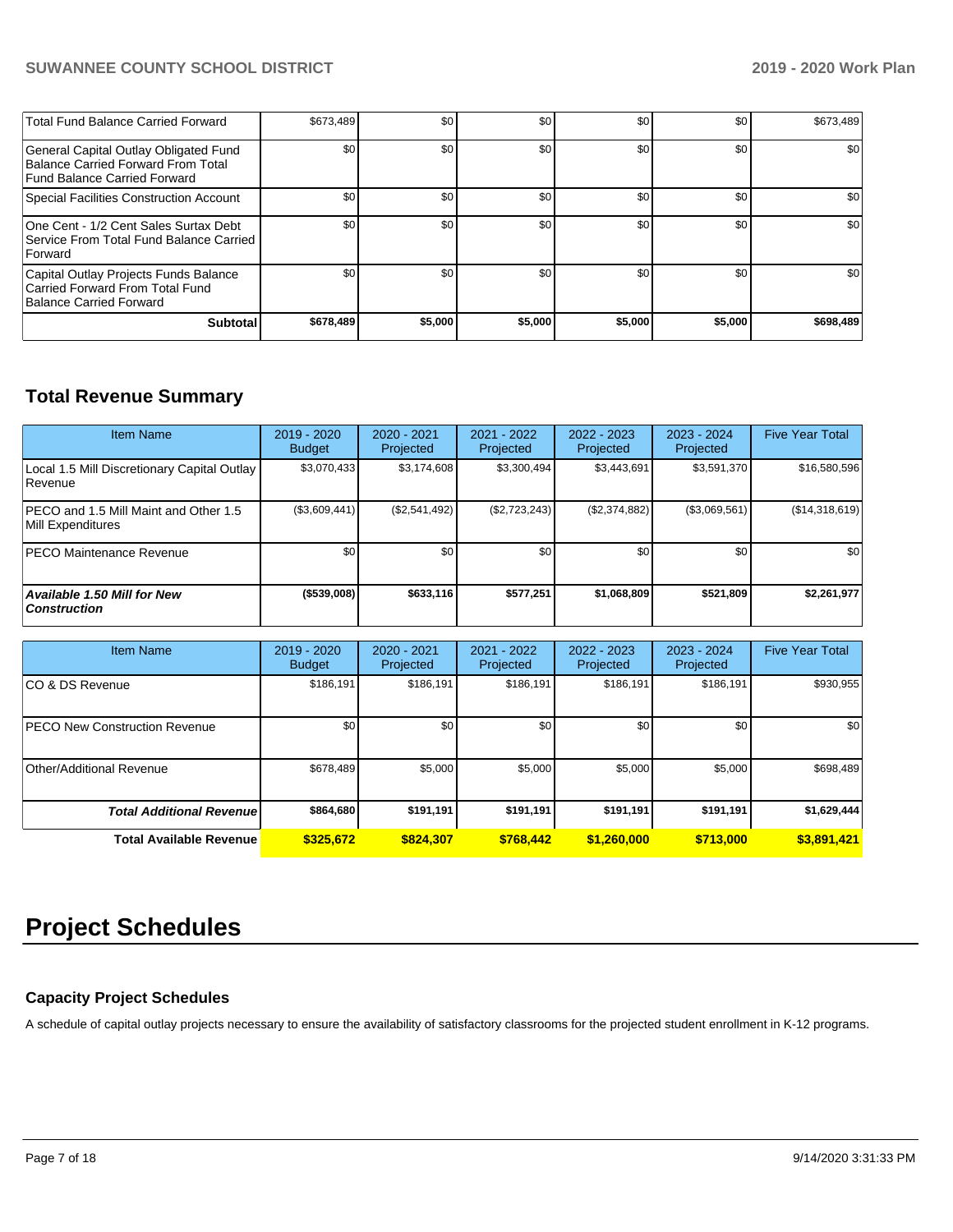| <b>Project Description</b>                                                                                                                                                                                                         | Location                                    |                          | 2019 - 2020         | 2020 - 2021    | 2021 - 2022    | 2022 - 2023    | 2023 - 2024    | Total          | Funded |
|------------------------------------------------------------------------------------------------------------------------------------------------------------------------------------------------------------------------------------|---------------------------------------------|--------------------------|---------------------|----------------|----------------|----------------|----------------|----------------|--------|
| New Construction:<br>Add 1 unit of<br>Technology/ Industry<br><b>Exploration Lab</b><br>(2090 NSF), 2 units<br>of Medium Health<br>Lab (2200 NSF), 2<br>Units of Large Health<br>Lab (3300 NSF)<br>recommended in<br>plant survey. | <b>RIVEROAK</b><br><b>Technical College</b> | Planned<br>Cost:         | \$0                 | \$3,388,032    | \$0            | \$0            | \$0            | \$3,388,032 No |        |
|                                                                                                                                                                                                                                    |                                             | <b>Student Stations:</b> | $\mathbf 0$         | 102            | $\mathbf 0$    | $\mathbf 0$    | $\mathbf 0$    | 102            |        |
|                                                                                                                                                                                                                                    |                                             | <b>Total Classrooms:</b> | $\mathbf 0$         | 5              | $\mathbf 0$    | $\mathbf 0$    | $\mathbf 0$    | 5              |        |
|                                                                                                                                                                                                                                    |                                             | Gross Sq Ft:             | $\mathbf 0$         | 25,000         | $\mathbf 0$    | $\mathbf 0$    | $\mathbf 0$    | 25,000         |        |
| Remodel/ Remove<br>building 6, Ag<br>building room 001 -<br>010                                                                                                                                                                    | <b>BRANFORD HIGH</b><br><b>SCHOOL</b>       | Planned<br>Cost:         | \$0                 | \$0            | \$730,873      | \$0            | \$0            | \$730,873 No   |        |
|                                                                                                                                                                                                                                    |                                             | <b>Student Stations:</b> | $\mathbf 0$         | $\mathbf 0$    | $-42$          | $\mathbf 0$    | $\mathbf 0$    | $-42$          |        |
|                                                                                                                                                                                                                                    |                                             | <b>Total Classrooms:</b> | $\mathsf 0$         | $\mathbf 0$    | $\overline{c}$ | $\mathbf 0$    | $\mathbf 0$    | $\overline{2}$ |        |
|                                                                                                                                                                                                                                    |                                             | Gross Sq Ft:             | $\mathbf 0$         | $\mathbf 0$    | 5,111          | $\mathbf 0$    | $\mathbf 0$    | 5,111          |        |
| Remodeling and<br>renovation of building<br>5,9,99&1 after<br>construction of<br><b>Health Ed Faciltiy</b>                                                                                                                         | <b>RIVEROAK</b><br><b>Technical College</b> | Planned<br>Cost:         | \$0                 | \$0            | \$1,027,598    | \$0            | \$0            | \$1,027,598 No |        |
|                                                                                                                                                                                                                                    |                                             | <b>Student Stations:</b> | $\pmb{0}$           | $\pmb{0}$      | 49             | $\pmb{0}$      | $\pmb{0}$      | 49             |        |
|                                                                                                                                                                                                                                    |                                             | <b>Total Classrooms:</b> | $\mathbf 0$         | $\mathbf 0$    | $\mathbf 0$    | $\mathbf 0$    | $\mathbf 0$    | $\mathbf 0$    |        |
|                                                                                                                                                                                                                                    |                                             | Gross Sq Ft:             | $\mathbf 0$         | $\mathbf 0$    | 7,186          | $\mathbf 0$    | $\mathbf 0$    | 7,186          |        |
| Remodel old ag<br>machinery shop to<br>accommodate<br>welding and new<br>programs.                                                                                                                                                 | <b>RIVEROAK</b><br><b>Technical College</b> | Planned<br>Cost:         | \$0                 | \$430,000      | \$0            | \$0            | \$0            | \$430,000 No   |        |
|                                                                                                                                                                                                                                    |                                             | <b>Student Stations:</b> | 0                   | 18             | $\pmb{0}$      | $\mathbf 0$    | $\mathbf 0$    | 18             |        |
|                                                                                                                                                                                                                                    |                                             | Total Classrooms:        | $\mathbf{0}$        | $\mathbf{0}$   | $\mathbf{0}$   | $\overline{0}$ | $\overline{0}$ | $\overline{0}$ |        |
|                                                                                                                                                                                                                                    |                                             | Gross Sq Ft:             | $\mathbf 0$         | $\mathbf 0$    | $\mathbf 0$    | $\mathbf 0$    | $\mathbf 0$    | $\Omega$       |        |
| <b>Remodel Nursing</b><br>building to meet the<br>needs of the current<br>programs                                                                                                                                                 | <b>RIVEROAK</b><br><b>Technical College</b> | Planned<br>Cost:         | \$0                 | \$0            | \$436,606      | \$0            | \$0            | \$436,606 No   |        |
|                                                                                                                                                                                                                                    |                                             | <b>Student Stations:</b> | $\mathsf{O}\xspace$ | $\mathbf 0$    | 27             | $\mathbf{0}$   | $\mathbf 0$    | 27             |        |
|                                                                                                                                                                                                                                    |                                             | Total Classrooms:        | $\mathbf 0$         | $\mathbf 0$    | $\mathbf 0$    | $\mathbf 0$    | $\mathbf 0$    | $\mathbf 0$    |        |
|                                                                                                                                                                                                                                    |                                             | Gross Sq Ft:             | $\mathbf 0$         | $\mathbf 0$    | $\mathbf 0$    | $\mathbf 0$    | $\mathbf 0$    | $\overline{0}$ |        |
| New Construction;<br>Adding 1 unit of<br><b>Practical Agriculture</b><br>Lab                                                                                                                                                       | <b>BRANFORD HIGH</b><br><b>SCHOOL</b>       | Planned<br>Cost:         | \$0                 | \$0            | \$830,400      | \$0            | \$0            | \$830,400 No   |        |
|                                                                                                                                                                                                                                    |                                             | <b>Student Stations:</b> | $\mathsf{O}\xspace$ | $\overline{0}$ | 25             | $\overline{0}$ | $\mathbf 0$    | 25             |        |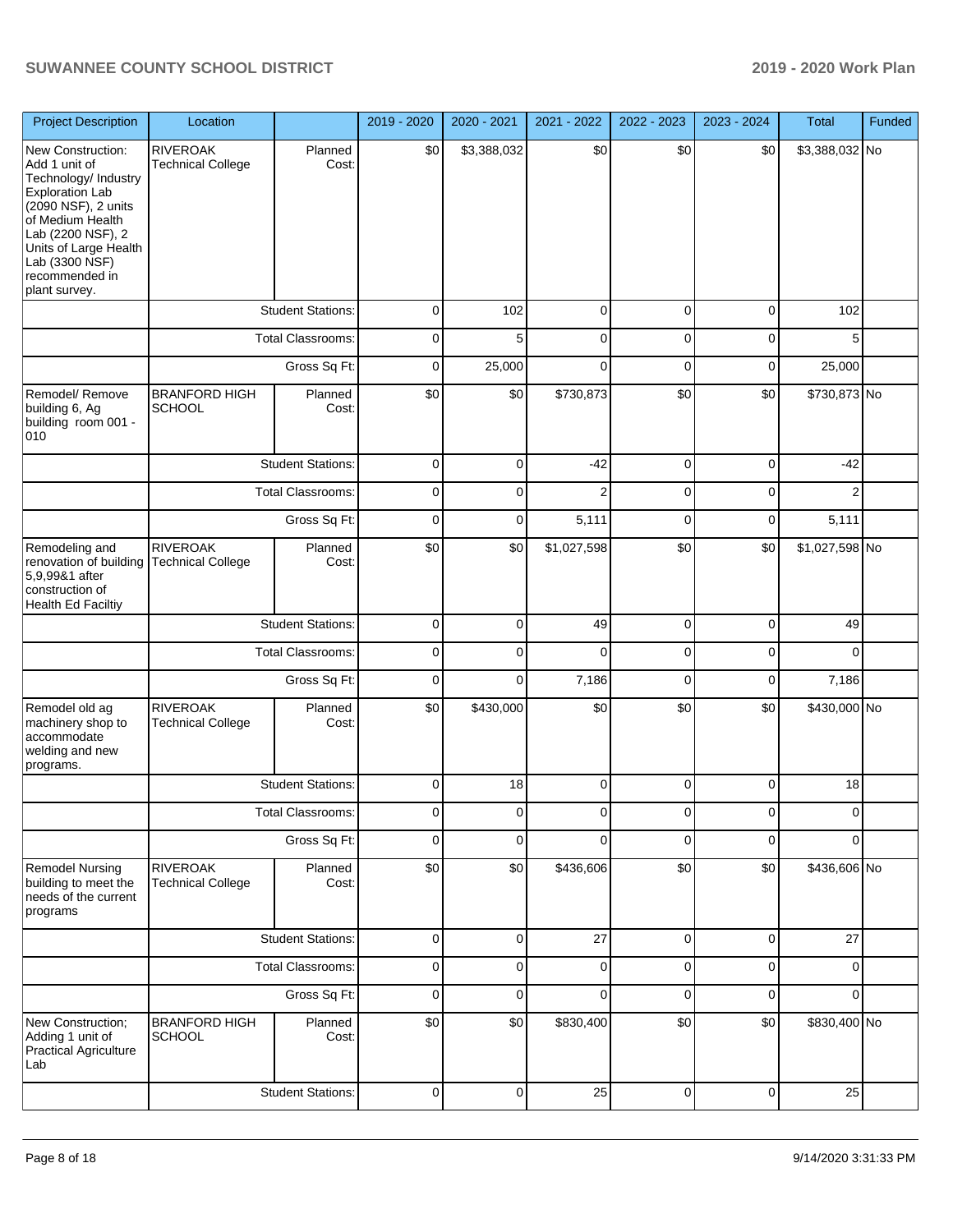|                                                                                                                                                    |                                       | <b>Total Classrooms:</b> | $\mathbf 0$    | $\Omega$       |              | $\Omega$     | $\Omega$    |              |  |
|----------------------------------------------------------------------------------------------------------------------------------------------------|---------------------------------------|--------------------------|----------------|----------------|--------------|--------------|-------------|--------------|--|
|                                                                                                                                                    |                                       | Gross Sq Ft:             | $\overline{0}$ | $\mathbf 0$    | 4,645        | 0            | 0           | 4,645        |  |
| Remodel. Large<br>Home Economics<br>Lab, removes rooms<br>042 and 044                                                                              | <b>SUWANNEE</b><br><b>SENIOR HIGH</b> | Planned<br>Cost:         | \$0            | \$287,001      | \$0          | \$0          | \$0         | \$287,001 No |  |
|                                                                                                                                                    |                                       | <b>Student Stations:</b> | $\mathbf 0$    | $-5$           | $\Omega$     | $\Omega$     | $\Omega$    | $-5$         |  |
|                                                                                                                                                    |                                       | <b>Total Classrooms:</b> | 0              | $-2$           | $\Omega$     | $\Omega$     | $\Omega$    | $-2$         |  |
|                                                                                                                                                    |                                       | Gross Sq Ft:             | 0              | 2,007          | $\Omega$     | 0            | $\Omega$    | 2,007        |  |
| Remodel ESE area<br>and restrooms,<br>rooms 019, 026, 030,<br>032. Adds 1 ESE<br>part time, 1 ESE<br>Vocational, 2 Student<br>restrooms and baths. | <b>SUWANNEE</b><br><b>SENIOR HIGH</b> | Planned<br>Cost:         | \$0            | \$0            | \$368,654    | \$0          | \$0         | \$368,654 No |  |
|                                                                                                                                                    |                                       | <b>Student Stations:</b> | 0              | $\mathbf 0$    | $-28$        | 0            | $\mathbf 0$ | $-28$        |  |
|                                                                                                                                                    |                                       | <b>Total Classrooms:</b> | $\mathbf 0$    | 0              | $\Omega$     | 0            | $\mathbf 0$ | $\Omega$     |  |
|                                                                                                                                                    |                                       | Gross Sq Ft:             | $\mathbf 0$    | 0              | 2,578        | 0            | $\Omega$    | 2,578        |  |
|                                                                                                                                                    |                                       | <b>Planned Cost:</b>     | \$0            | \$4,105,033    | \$3,394,131  | \$0          | \$0         | \$7,499,164  |  |
|                                                                                                                                                    |                                       | <b>Student Stations:</b> | 0              | 115            | 31           | 0            | 0           | 146          |  |
|                                                                                                                                                    |                                       | <b>Total Classrooms:</b> | $\mathbf{0}$   | 3 <sup>1</sup> | $\mathbf{3}$ | $\mathbf{0}$ | $\bf{0}$    | 6            |  |

**Gross Sq Ft: 0 27,007 19,520 0 0 46,527**

### **Other Project Schedules**

Major renovations, remodeling, and additions of capital outlay projects that do not add capacity to schools.

| <b>Project Description</b>                                                                             | Location                                 | 2019 - 2020<br><b>Actual Budget</b> | 2020 - 2021<br>Projected | 2021 - 2022<br>Projected | 2022 - 2023<br>Projected | 2023 - 2024<br>Projected | <b>Total</b>  | <b>Funded</b> |
|--------------------------------------------------------------------------------------------------------|------------------------------------------|-------------------------------------|--------------------------|--------------------------|--------------------------|--------------------------|---------------|---------------|
| Address Safety Items from<br>school assesments not funded<br>by Grants and allocation for<br>security. | <b>SUWANNEE SENIOR</b><br><b>HIGH</b>    | \$50,000                            | \$50,000                 | \$50,000                 | \$50,000                 | \$50,000                 | \$250,000 Yes |               |
| Completion of the Opportunity<br>School facility                                                       | OPPORTUNITY SCHOOL                       | \$35,672                            | \$0                      | \$0                      | \$0                      | \$0                      | \$35,672 Yes  |               |
| Fire Alarm panel Obsolete<br>Presently has troubles that<br>cannot be repaired                         | <b>SUWANNEE PRIMARY</b><br><b>SCHOOL</b> | \$110,000                           | \$0                      | \$0                      | \$0                      | \$0                      | \$110,000 Yes |               |
| Fire Alarm Obsolete, Panel<br>components are no longer<br>available                                    | <b>SUWANNEE</b><br>INTERMEDIATE          | \$0                                 | \$90,000                 | \$0                      | \$0                      | \$0                      | \$90,000 Yes  |               |
| Fire Alarm obsolete                                                                                    | <b>SUWANNEE</b><br><b>ELEMENTARY</b>     | \$0                                 | \$0                      | \$0                      | \$0                      | \$120,000                | \$120,000 No  |               |
| Fire Alarm obsolete panels and<br>components                                                           | <b>RIVEROAK Technical</b><br>College     | \$0                                 | \$0                      | \$0                      | \$135,000                | \$0                      | \$135,000 No  |               |
| Intercom system obsolete and<br>presently in need of repair                                            | <b>BRANFORD</b><br><b>ELEMENTARY</b>     | \$0                                 | \$100,000                | \$0                      | \$0                      | \$0                      | \$100,000 Yes |               |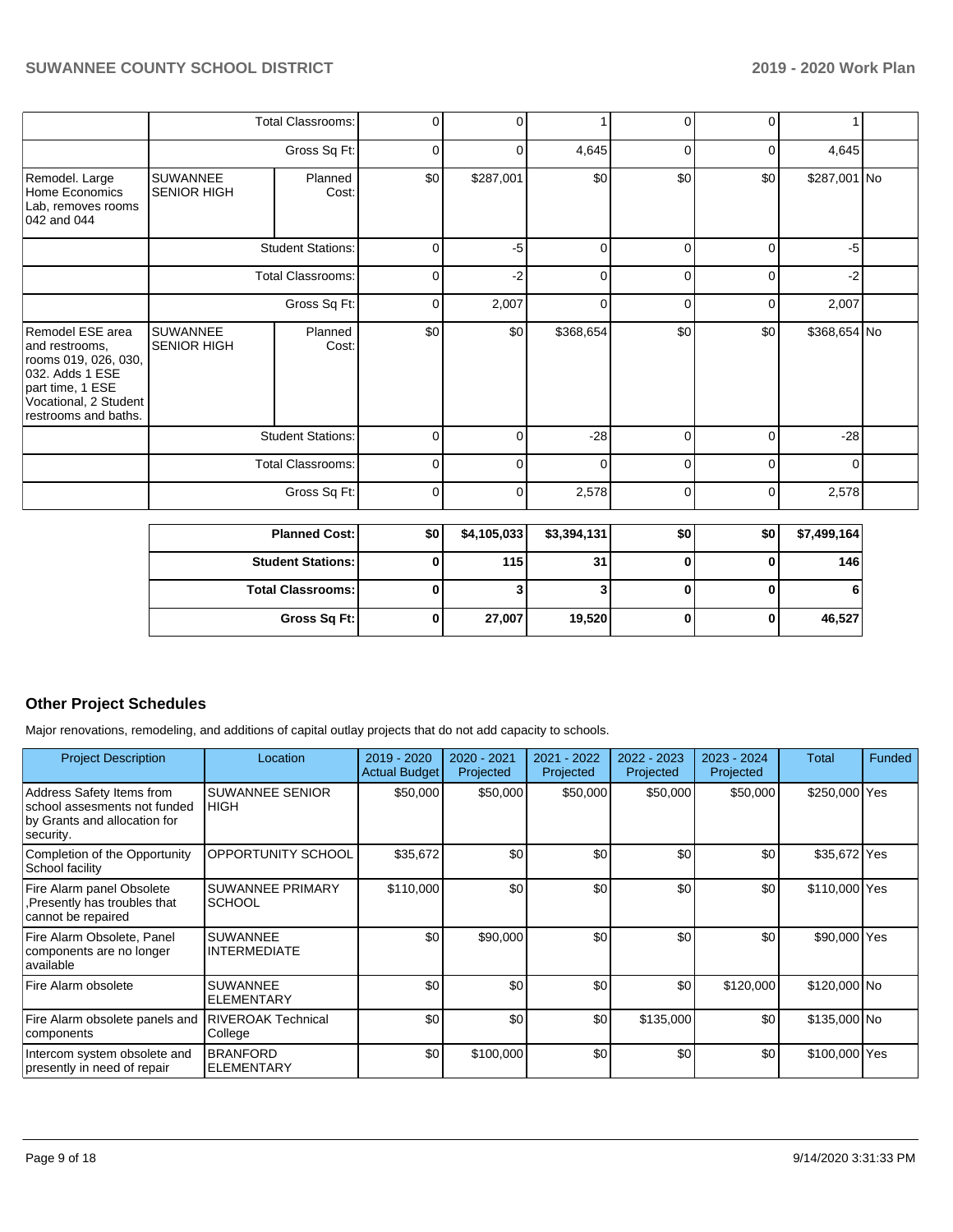| Repair 8" underground<br>condensing water pipe in chiller<br>yard.                                                 | <b>SUWANNEE MIDDLE</b>                                                 | \$25,000 | \$0       | \$0       | \$0       | \$0       | \$25,000 Yes    |  |
|--------------------------------------------------------------------------------------------------------------------|------------------------------------------------------------------------|----------|-----------|-----------|-----------|-----------|-----------------|--|
| Replace roof top unit over<br>Culinary Arts.                                                                       | <b>RIVEROAK Technical</b><br>College                                   | \$0      | \$20,000  | \$0       | \$0       | \$0       | \$20,000 Yes    |  |
| Reroof Facilities building                                                                                         | <b>TRANSPORTATION &amp;</b><br><b>MAINTENANCE</b><br><b>DEPARTMENT</b> | \$80,000 | \$0       | \$0       | \$0       | \$0       | \$80,000 Yes    |  |
| Replace Ag building roof                                                                                           | <b>BRANFORD HIGH</b><br><b>SCHOOL</b>                                  | \$0      | \$45,000  | \$0       | \$0       | \$0       | \$45,000 No     |  |
| Replace 2-240 ton centrifugal<br>chillers (29yrs old)                                                              | <b>SUWANNEE MIDDLE</b>                                                 | \$0      | \$0       | \$0       | \$575,000 | \$0       | \$575,000 No    |  |
| Renovation of group toilet<br>facilities in building 4 and 6                                                       | SUWANNEE MIDDLE                                                        | \$0      | \$0       | \$85,320  | \$0       | \$0       | \$85,320 No     |  |
| Renovation of room 201<br>(gym) Replace flooring and<br>HVAC.                                                      | <b>SUWANNEE SENIOR</b><br><b>HIGH</b>                                  | \$0      | \$0       | \$0       | \$0       | \$195,000 | \$195,000 No    |  |
| Replace air conditioning units<br>on Pineview wing                                                                 | <b>SUWANNEE SENIOR</b><br><b>HIGH</b>                                  | \$0      | \$0       | \$0       | \$450,000 | \$0       | \$450,000 Yes   |  |
| Renovate HVAC in building 2<br>(Band)                                                                              | <b>SUWANNEE MIDDLE</b>                                                 | \$0      | \$0       | \$0       | \$65,000  | \$0       | \$65,000 No     |  |
| Renovate HVAC in building 3<br>office admin. Convert system<br>off the chiller                                     | SUWANNEE MIDDLE                                                        | \$0      | \$0       | \$260,000 | \$0       | \$0       | \$260,000 No    |  |
| Renovate HVAC in building 5.<br>(Library)                                                                          | SUWANNEE MIDDLE                                                        | \$0      | \$0       | \$165,000 | \$0       | \$0       | \$165,000 No    |  |
| Renovate HVAC in building 8<br>(Multi Purpose and dining)                                                          | SUWANNEE MIDDLE                                                        | \$0      | \$0       | \$145,000 | \$0       | \$0       | \$145,000 No    |  |
| Renovate HVAC in building 9<br>(Vocational Wing)                                                                   | SUWANNEE MIDDLE                                                        | \$0      | \$0       | \$0       | \$97,000  | \$0       | \$97,000 No     |  |
| Replace existing chiller #2                                                                                        | <b>BRANFORD</b><br><b>ELEMENTARY</b>                                   | \$0      | \$0       | \$175,000 | \$0       | \$0       | \$175,000 No    |  |
| Resurface tennis courts                                                                                            | <b>SUWANNEE SENIOR</b><br><b>HIGH</b>                                  | \$0      | \$0       | \$0       | \$0       | \$150,000 | \$150,000 No    |  |
| Re-Roof - SPS built in 74 last<br>, re-roofed in 94                                                                | SUWANNEE PRIMARY<br><b>SCHOOL</b>                                      | \$0      | \$0       | \$0       | \$500,000 | \$500,000 | \$1,000,000 Yes |  |
| Replace intercom system<br>26 vrs old Obsolete Parts are<br>not available                                          | <b>BRANFORD HIGH</b><br><b>SCHOOL</b>                                  | \$0      | \$85,000  | \$0       | \$0       | \$0       | \$85,000 Yes    |  |
| Replace 7 roof top package Air<br>Cond Units 20+ years old                                                         | <b>SUWANNEE PRIMARY</b><br><b>SCHOOL</b>                               | \$0      | \$0       | \$590,000 | \$0       | \$0       | \$590,000 Yes   |  |
| Replace 2 original Air Handlers<br>in Auditorium                                                                   | <b>BRANFORD HIGH</b><br><b>SCHOOL</b>                                  | \$0      | \$75,000  | \$0       | \$0       | \$0       | \$75,000 Yes    |  |
| Renovate the Home Ec rooms<br>044, 045 and 042. Original<br>cabinetry has deteriorated and<br>needs to be replaced | <b>SUWANNEE SENIOR</b><br><b>HIGH</b>                                  | \$0      | \$0       | \$0       | \$75,000  | \$0       | \$75,000 Yes    |  |
| Replace the fire alarm system                                                                                      | <b>BRANFORD HIGH</b><br><b>SCHOOL</b>                                  | \$0      | \$110,000 | \$0       | \$0       | \$0       | \$110,000 Yes   |  |
| Renovate the Group Toilet<br>Rooms in Building 1 next to the<br>Auditorium                                         | <b>BRANFORD HIGH</b><br><b>SCHOOL</b>                                  | \$0      | \$0       | \$0       | \$0       | \$75,000  | \$75,000 Yes    |  |
| Replace Chiller                                                                                                    | SUWANNEE<br>INTERMEDIATE                                               | \$0      | \$0       | \$0       | \$215,000 | \$0       | \$215,000 No    |  |
| Replace Chiller                                                                                                    | <b>SUWANNEE SENIOR</b><br>HIGH                                         | \$0      | \$0       | \$0       | \$400,000 | \$0       | \$400,000 No    |  |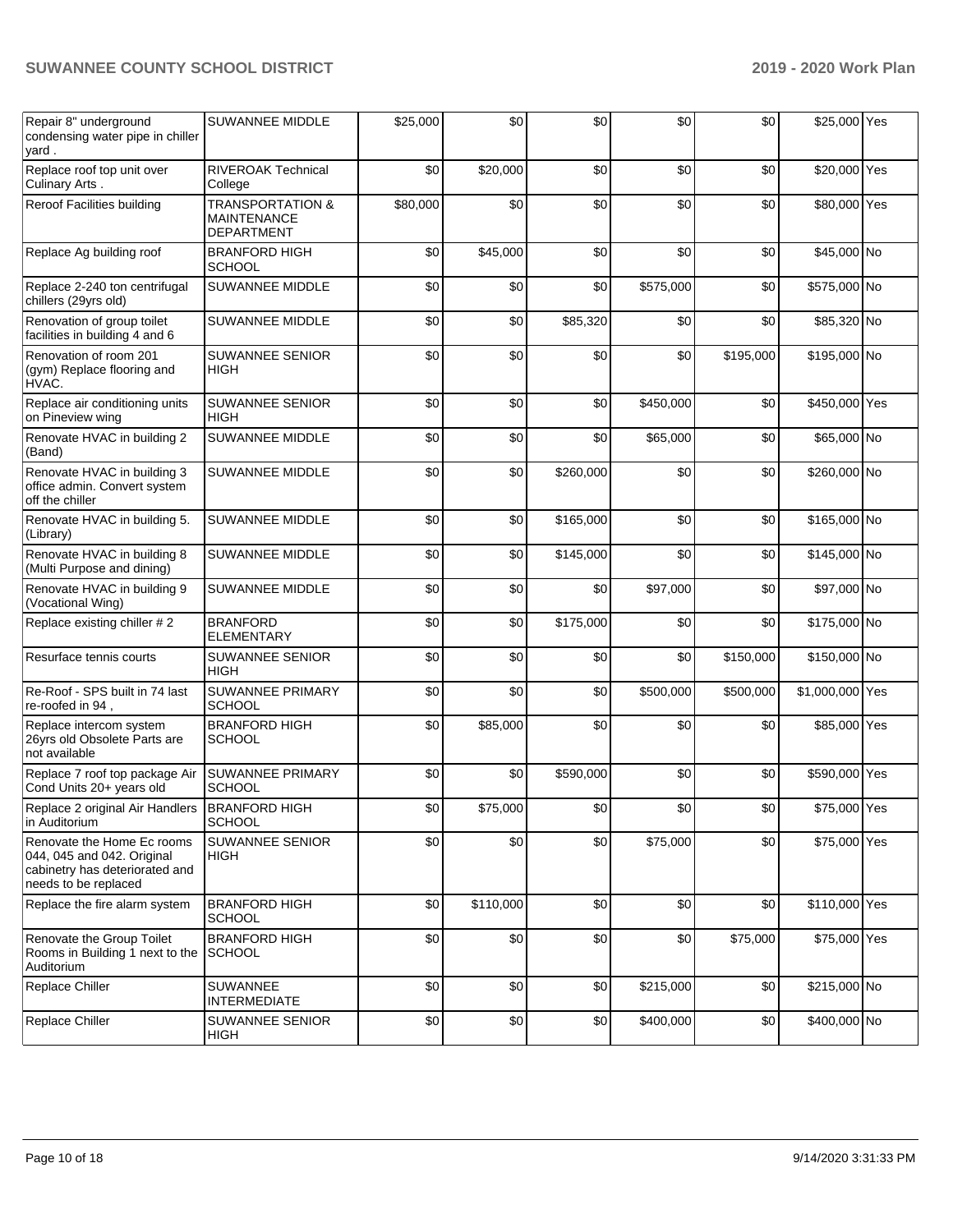| Construct a sidewalk on the<br>north side of the school to<br>create a safe outside path for<br>students to exit to the front of<br>the school | <b>SUWANNEE SENIOR</b><br><b>HIGH</b>    | \$0       | \$18,000  | \$0         | \$0         | \$0         | \$18,000 No    |  |
|------------------------------------------------------------------------------------------------------------------------------------------------|------------------------------------------|-----------|-----------|-------------|-------------|-------------|----------------|--|
| Replace HVAC system in the<br>gym building #1                                                                                                  | SUWANNEE MIDDLE                          | \$0       | \$0       | \$156,000   | \$0         | \$0         | \$156,000 No   |  |
| Remodel Clinic- to provide a<br>office and additional space in<br>the clinic area                                                              | SUWANNEE SENIOR<br><b>HIGH</b>           | \$0       | \$0       | \$30,000    | \$0         | \$0         | \$30,000 No    |  |
| New construction of a covered<br>play if classroom addition is<br>built                                                                        | <b>SUWANNEE</b><br><b>ELEMENTARY</b>     | \$0       | \$0       | \$0         | \$0         | \$2,415,360 | \$2,415,360 No |  |
| Replace the Building<br>Automation System. Automated ELEMENTARY<br>Logic HVAC and lighting.                                                    | <b>BRANFORD</b>                          | \$0       | \$0       | \$98,000    | \$0         | \$0         | \$98,000 Yes   |  |
| Replace Building Automation<br>system, Automated Logic                                                                                         | SUWANNEE<br><b>INTERMEDIATE</b>          | \$0       | \$70,820  | \$0         | \$0         | \$0         | \$70,820 Yes   |  |
| Purchase a Restroom trailer for<br>shared purposes                                                                                             | <b>SUWANNEE SENIOR</b><br><b>HIGH</b>    | \$65,000  | \$0       | \$0         | \$0         | \$0         | \$65,000 No    |  |
| Replace Ceiling membrane in<br>the court area of the gym                                                                                       | <b>BRANFORD HIGH</b><br>SCHOOL           | \$0       | \$0       | \$0         | \$185,000   | \$0         | \$185,000 Yes  |  |
| Replace floor tile in building 4                                                                                                               | SUWANNEE MIDDLE                          | \$0       | \$130,000 | \$0         | \$0         | \$0         | \$130,000 Yes  |  |
| replace floor tile in building 7                                                                                                               | <b>SUWANNEE MIDDLE</b>                   | \$0       | \$0       | \$160,000   | \$0         | \$0         | \$160,000 No   |  |
| Construct a cover over the play<br>court for recess and PE                                                                                     | <b>SUWANNEE</b><br><b>INTERMEDIATE</b>   | \$25,000  | \$0       | \$0         | \$0         | \$0         | \$25,000 Yes   |  |
| Replace 10 exterior steel<br>window and door frames to<br>classrooms.                                                                          | <b>SUWANNEE PRIMARY</b><br><b>SCHOOL</b> | \$0       | \$55,000  | \$0         | \$0         | \$0         | \$55,000 Yes   |  |
| Renovate the group restrooms<br>next to the cafeteria, Install<br>waterproof membrane to the<br>walls.                                         | <b>BRANFORD</b><br><b>ELEMENTARY</b>     | \$0       | \$0       | \$8,000     | \$0         | \$0         | \$8,000 Yes    |  |
| Renovate the group restrooms<br>in the main hall. Install<br>waterproof membrane to the<br>walls.                                              | <b>SUWANNEE</b><br><b>INTERMEDIATE</b>   | \$0       | \$0       | \$9,000     | \$0         | \$0         | \$9,000 No     |  |
| Replace HVAC in the office<br>area, The Existing system is<br>failing often and not efficient.                                                 | <b>SUWANNEE SENIOR</b><br><b>HIGH</b>    | \$0       | \$0       | \$0         | \$65,000    | \$0         | \$65,000 No    |  |
| Replace Building HVAC<br>Automation system, Automated<br>Logic                                                                                 | SUWANNEE MIDDLE                          | \$0       | \$38,487  | \$0         | \$0         | \$0         | \$38,487 Yes   |  |
| Replace Building HVAC<br>Automation System,                                                                                                    | SUWANNEE SENIOR<br>HIGH                  | \$0       | \$0       | \$22,442    | \$0         | \$0         | \$22,442 Yes   |  |
| Replace Building HVAC<br>Automation system. Automated<br>Logic                                                                                 | <b>BRANFORD HIGH</b><br><b>SCHOOL</b>    | \$0       | \$0       | \$0         | \$0         | \$88,000    | \$88,000 Yes   |  |
| Replace Building HVAC<br>Automation System. Automated ELEMENTARY<br>Logic                                                                      | <b>SUWANNEE</b>                          | \$0       | \$0       | \$75,000    | \$0         | \$0         | \$75,000 No    |  |
|                                                                                                                                                |                                          | \$390,672 | \$887,307 | \$2,028,762 | \$2,812,000 | \$3,593,360 | \$9,712,101    |  |

#### **Additional Project Schedules**

Any projects that are not identified in the last approved educational plant survey.

Nothing reported for this section.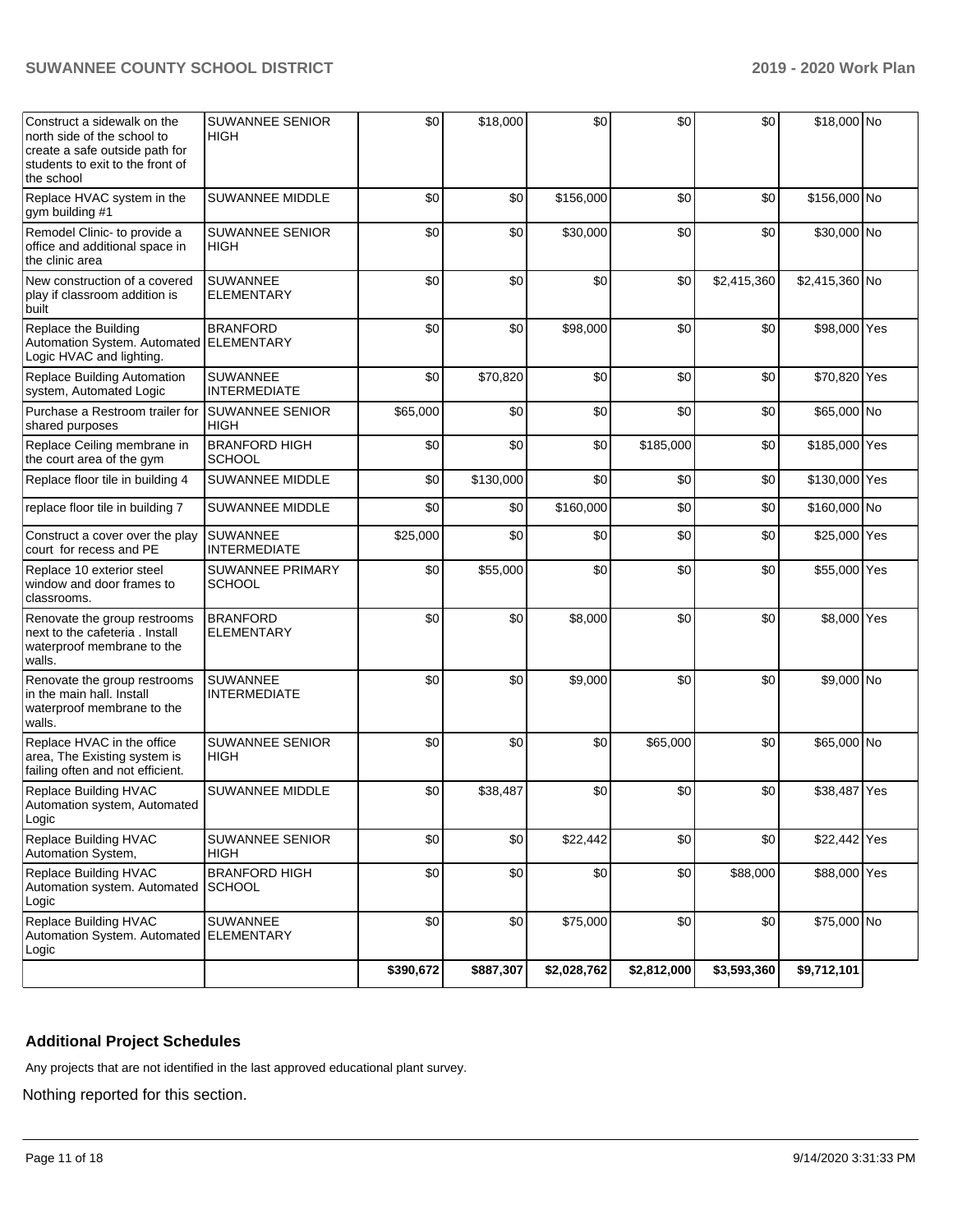#### **Non Funded Growth Management Project Schedules**

Schedule indicating which projects, due to planned development, that CANNOT be funded from current revenues projected over the next five years.

Nothing reported for this section.

# **Tracking**

#### **Capacity Tracking**

| Location                              | $2019 -$<br>2020 Satis.<br>Stu. Sta. | Actual<br>$2019 -$<br><b>2020 FISH</b><br>Capacity | Actual<br>$2018 -$<br>2019<br><b>COFTE</b> | # Class<br>Rooms | Actual<br>Average<br>$2019 -$<br>2020 Class<br><b>Size</b> | Actual<br>$2019 -$<br>2020<br><b>Utilization</b> | <b>New</b><br>Stu.<br>Capacity | <b>New</b><br>Rooms to<br>be<br>Added/Re<br>moved | Projected<br>$2023 -$<br>2024<br><b>COFTE</b> | Projected<br>$2023 -$<br>2024<br><b>Utilization</b> | Projected<br>$2023 -$<br>2024 Class<br><b>Size</b> |
|---------------------------------------|--------------------------------------|----------------------------------------------------|--------------------------------------------|------------------|------------------------------------------------------------|--------------------------------------------------|--------------------------------|---------------------------------------------------|-----------------------------------------------|-----------------------------------------------------|----------------------------------------------------|
| <b>SUWANNEE PRIMARY</b><br> SCHOOL    | 1,018                                | 1,018                                              | 741                                        | 57               | 13                                                         | 73.00 %                                          | $\Omega$                       | $\Omega$                                          | 714                                           | 70.00 %                                             | 13                                                 |
| <b>RIVEROAK Technical</b><br>College  | 338                                  | 405                                                | 72                                         | 19               | 4                                                          | 18.00 %                                          | $\Omega$                       | $\Omega$                                          | 69                                            | 17.00 %                                             | 4                                                  |
| <b>SUWANNEE</b><br>INTERMEDIATE       | 915                                  | 915                                                | 707                                        | 43               | 16                                                         | 77.00 %                                          | $\Omega$                       | $\Omega$                                          | 682                                           | 75.00 %                                             | 16                                                 |
| <b>SUWANNEE SENIOR</b><br><b>HIGH</b> | 1,728                                | 1,641                                              | 1,080                                      | 70               | 15                                                         | 66.00 %                                          | 0                              | $\Omega$                                          | 1,042                                         | 63.00 %                                             | 15                                                 |
| <b>SUWANNEE MIDDLE</b>                | 1,171                                | 1,053                                              | 1,015                                      | 52               | 20                                                         | 96.00 %                                          | $\Omega$                       | $\Omega$                                          | 979                                           | 93.00 %                                             | 19                                                 |
| <b>BRANFORD HIGH</b><br><b>SCHOOL</b> | 1,048                                | 943                                                | 692                                        | 44               | 16                                                         | 73.00 %                                          | $\Omega$                       | $\Omega$                                          | 668                                           | 71.00 %                                             | 15                                                 |
| <b>BRANFORD</b><br><b>ELEMENTARY</b>  | 754                                  | 754                                                | 650                                        | 41               | 16                                                         | 86.00 %                                          | $\Omega$                       | $\Omega$                                          | 627                                           | 83.00 %                                             | 15                                                 |
| <b>SUWANNEE</b><br>ELEMENTARY         | 771                                  | 771                                                | 737                                        | 44               | 17                                                         | 96.00 %                                          | 0                              | $\Omega$                                          | 711                                           | 92.00 %                                             | 16                                                 |
| <b>OPPORTUNITY SCHOOL</b>             | 153                                  | $\Omega$                                           | $\Omega$                                   | $\overline{7}$   | $\overline{0}$                                             | 0.00%                                            | $\Omega$                       | $\Omega$                                          | $\Omega$                                      | 0.00%                                               | $\mathbf 0$                                        |
|                                       | 7,896                                | 7,500                                              | 5,694                                      | 377              | 15 <sub>l</sub>                                            | 75.92 %                                          | 0                              | 0                                                 | 5,492                                         | 73.23 %                                             | 15                                                 |

The COFTE Projected Total (5,492) for 2023 - 2024 must match the Official Forecasted COFTE Total (5,492 ) for 2023 - 2024 before this section can be completed. In the event that the COFTE Projected Total does not match the Official forecasted COFTE, then the Balanced Projected COFTE Table should be used to balance COFTE.

| Projected COFTE for 2023 - 2024 |       |  |  |  |
|---------------------------------|-------|--|--|--|
| Elementary (PK-3)               | 1,783 |  |  |  |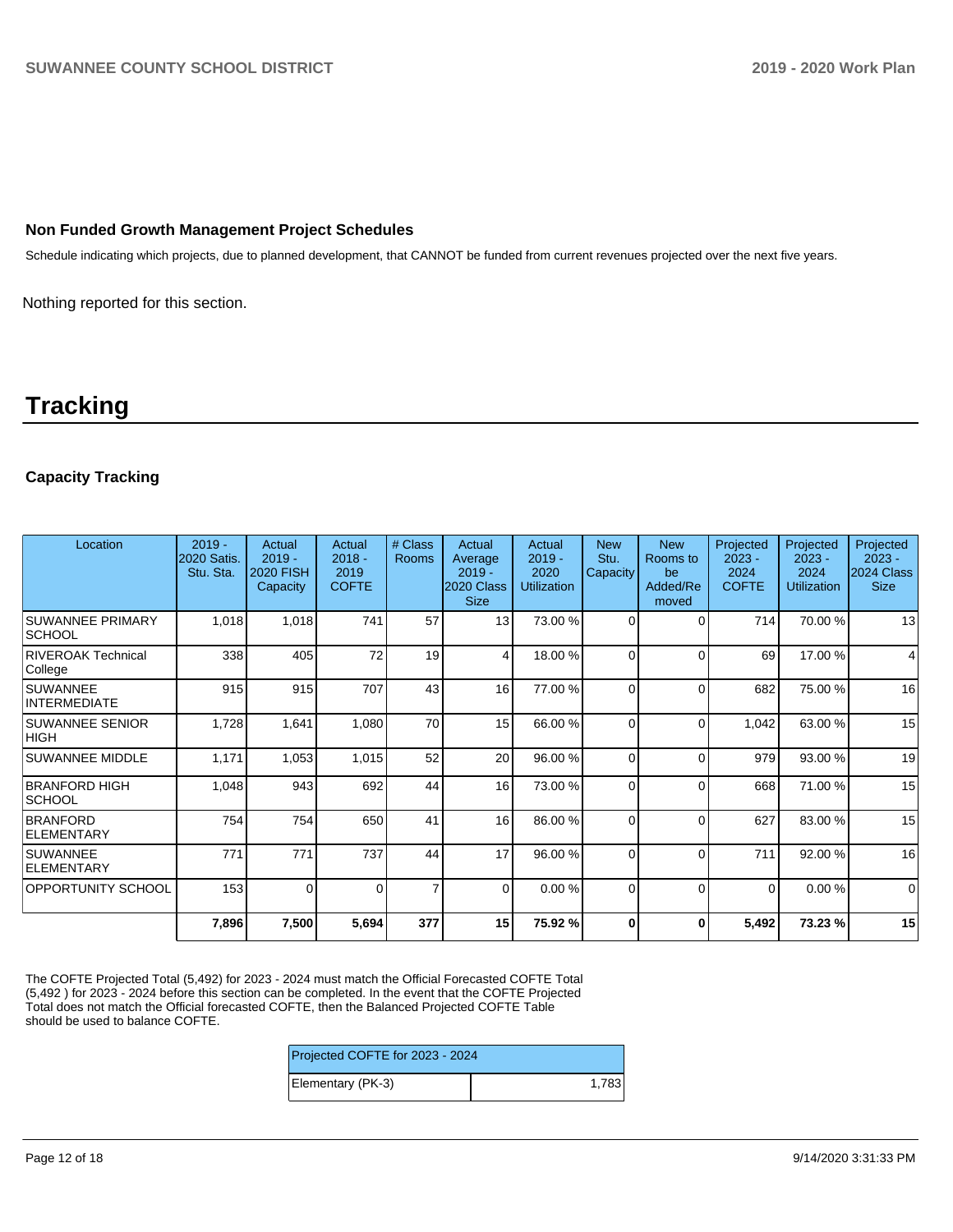| Middle (4-8) | 2,123 |
|--------------|-------|
| High (9-12)  | 1,586 |
|              | 5,492 |

| <b>Grade Level Type</b> | <b>Balanced Projected</b><br>COFTE for 2023 - 2024 |
|-------------------------|----------------------------------------------------|
| Elementary (PK-3)       |                                                    |
| Middle (4-8)            |                                                    |
| High (9-12)             |                                                    |
|                         | 5,492                                              |

#### **Relocatable Replacement**

Number of relocatable classrooms clearly identified and scheduled for replacement in the school board adopted financially feasible 5-year district work program.

| _ocation                               | 2019<br>$-2020$ | 2020 - 2021 | $-2022$<br>2021 | 2022 - 2023 | $2023 - 2024$ | Year 5 Total |
|----------------------------------------|-----------------|-------------|-----------------|-------------|---------------|--------------|
| <b>Total Relocatable Replacements:</b> |                 |             |                 | n           |               | 0            |

#### **Charter Schools Tracking**

Information regarding the use of charter schools.

Nothing reported for this section.

#### **Special Purpose Classrooms Tracking**

The number of classrooms that will be used for certain special purposes in the current year, by facility and type of classroom, that the district will, 1), not use for educational purposes, and 2), the co-teaching classrooms that are not open plan classrooms and will be used for educational purposes.

| School                               | School Type | $\sharp$ of Elementary $\sharp$ of Middle 4-8<br>K-3 Classrooms I      | <b>Classrooms</b> | $#$ of High 9-12<br><b>Classrooms</b> | # of $ESE$<br><b>Classrooms</b> | # of Combo<br><b>Classrooms</b> | Total<br><b>Classrooms</b> |
|--------------------------------------|-------------|------------------------------------------------------------------------|-------------------|---------------------------------------|---------------------------------|---------------------------------|----------------------------|
| <b>Total Educational Classrooms:</b> |             |                                                                        |                   |                                       |                                 |                                 | $\mathbf{0}$               |
|                                      |             |                                                                        |                   |                                       |                                 |                                 |                            |
| School                               | School Type | $\sharp$ of Elementary $\sharp$ of Middle 4-8<br><b>K-3 Classrooms</b> | <b>Classrooms</b> | # of High $9-12$<br><b>Classrooms</b> | # of $ESE$<br><b>Classrooms</b> | # of Combo<br><b>Classrooms</b> | Total<br><b>Classrooms</b> |

**Total Co-Teaching Classrooms: 0 0 0 0 0 0**

**Necessary offsite infrastructure requirements resulting from expansions or new schools. This section should include infrastructure information related to capacity project schedules and other project schedules (Section 4).** 

Not Specified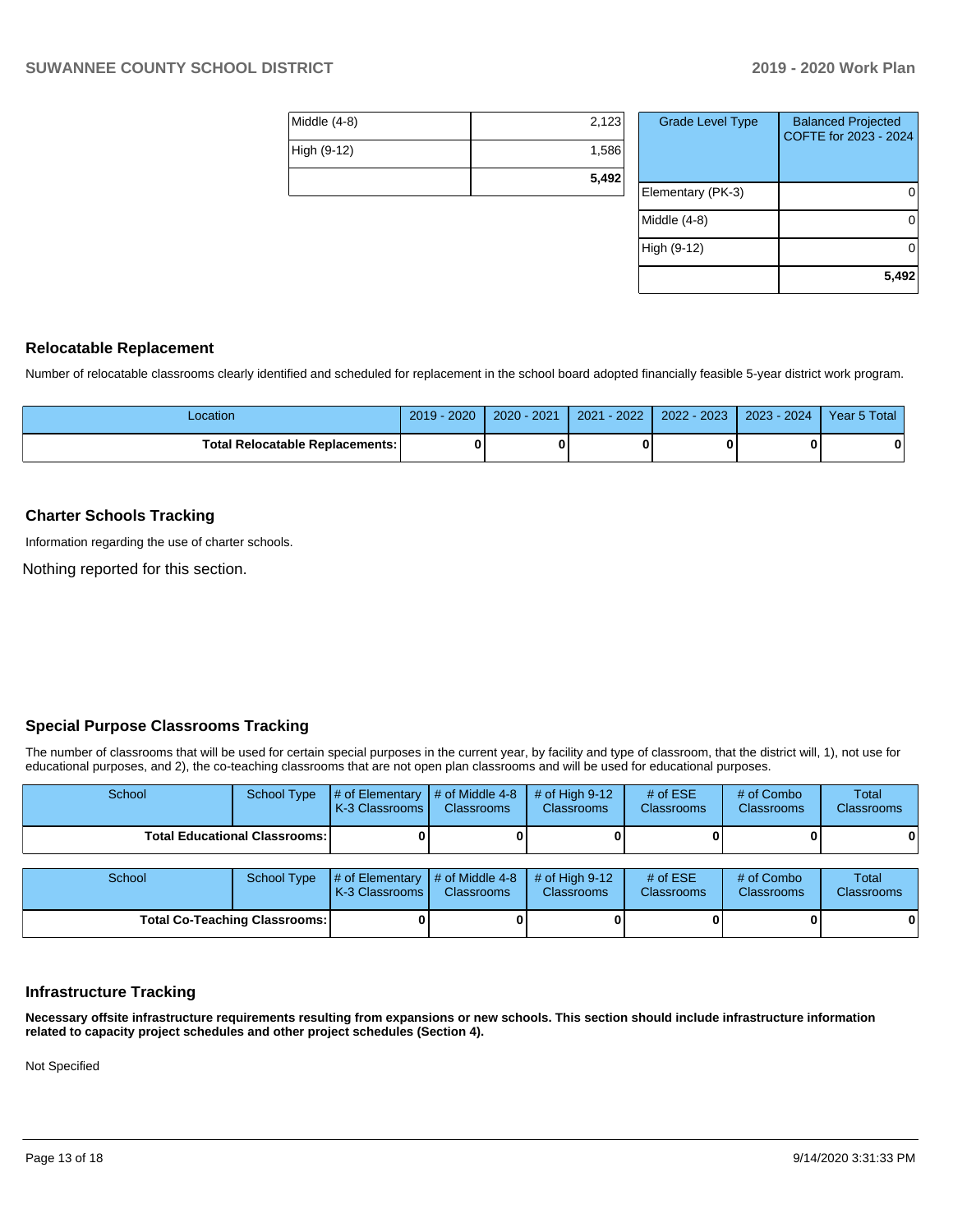**Proposed location of planned facilities, whether those locations are consistent with the comprehensive plans of all affected local governments, and recommendations for infrastructure and other improvements to land adjacent to existing facilities. Provisions of 1013.33(12), (13) and (14) and 1013.36 must be addressed for new facilities planned within the 1st three years of the plan (Section 5).** 

#### Not Specified

**Consistent with Comp Plan?** No

#### **Net New Classrooms**

The number of classrooms, by grade level and type of construction, that were added during the last fiscal year.

| List the net new classrooms added in the 2018 - 2019 fiscal year.                                                                                       |                              |                                   |                                |                                                                        | year. |                            | List the net new classrooms to be added in the 2019 - 2020 fiscal |                        |
|---------------------------------------------------------------------------------------------------------------------------------------------------------|------------------------------|-----------------------------------|--------------------------------|------------------------------------------------------------------------|-------|----------------------------|-------------------------------------------------------------------|------------------------|
| "Classrooms" is defined as capacity carrying classrooms that are added to increase<br>capacity to enable the district to meet the Class Size Amendment. |                              |                                   |                                | Totals for fiscal year 2019 - 2020 should match totals in Section 15A. |       |                            |                                                                   |                        |
| Location                                                                                                                                                | $2018 - 2019$ #<br>Permanent | $2018 - 2019$ #<br><b>Modular</b> | $2018 - 2019$ #<br>Relocatable | $2018 - 2019$<br>Total                                                 |       | $2019 - 2020$ #<br>Modular | $2019 - 2020$ #<br>Relocatable                                    | $2019 - 2020$<br>Total |
| Elementary (PK-3)                                                                                                                                       |                              |                                   |                                |                                                                        |       |                            |                                                                   | 0                      |
| Middle (4-8)                                                                                                                                            |                              |                                   |                                |                                                                        |       |                            |                                                                   | 0                      |
| High (9-12)                                                                                                                                             |                              |                                   |                                |                                                                        |       |                            |                                                                   | $\Omega$               |
|                                                                                                                                                         |                              |                                   |                                |                                                                        |       |                            |                                                                   | 0                      |

#### **Relocatable Student Stations**

Number of students that will be educated in relocatable units, by school, in the current year, and the projected number of students for each of the years in the workplan.

| <b>Site</b>                                       | $2019 - 2020$ | $2020 - 2021$ | 2021 - 2022 | 2022 - 2023 | 2023 - 2024 | 5 Year Average |
|---------------------------------------------------|---------------|---------------|-------------|-------------|-------------|----------------|
| SUWANNEE PRIMARY SCHOOL                           |               | 22            | 22          | 22          | 22          | 18             |
| <b>RIVEROAK Technical College</b>                 | 27            | 27            | 27          | 27          | 27          | 27             |
| <b>SUWANNEE INTERMEDIATE</b>                      |               | 0             |             | $\Omega$    | 0           | $\Omega$       |
| <b>SUWANNEE SENIOR HIGH</b>                       |               |               |             | $\Omega$    | 0           | $\Omega$       |
| SUWANNEE MIDDLE                                   |               | 0             | $\Omega$    | $\Omega$    | 0           | $\Omega$       |
| BRANFORD ELEMENTARY                               | 88            | 88            | 88          | 88          | 88          | 88             |
| <b>SUWANNEE ELEMENTARY</b>                        | 72            | 72            | 72          | 72          | 72          | 72             |
| BRANFORD HIGH SCHOOL                              | 25            | 25            | 25          | 25          | 25          | 25             |
| OPPORTUNITY SCHOOL                                | 153           | 159           | 159         | 159         | 159         | 158            |
|                                                   |               |               |             |             |             |                |
| Totals for SUWANNEE COUNTY SCHOOL DISTRICT        |               |               |             |             |             |                |
| Total students in relocatables by year.           | 365           | 393           | 393         | 393         | 393         | 387            |
| Total number of COFTE students projected by year. | 5,658         | 5,584         | 5,582       | 5,516       | 5,492       | 5,566          |

Percent in relocatables by year. **6 % 7 % 7 % 7 % 7 % 7 %**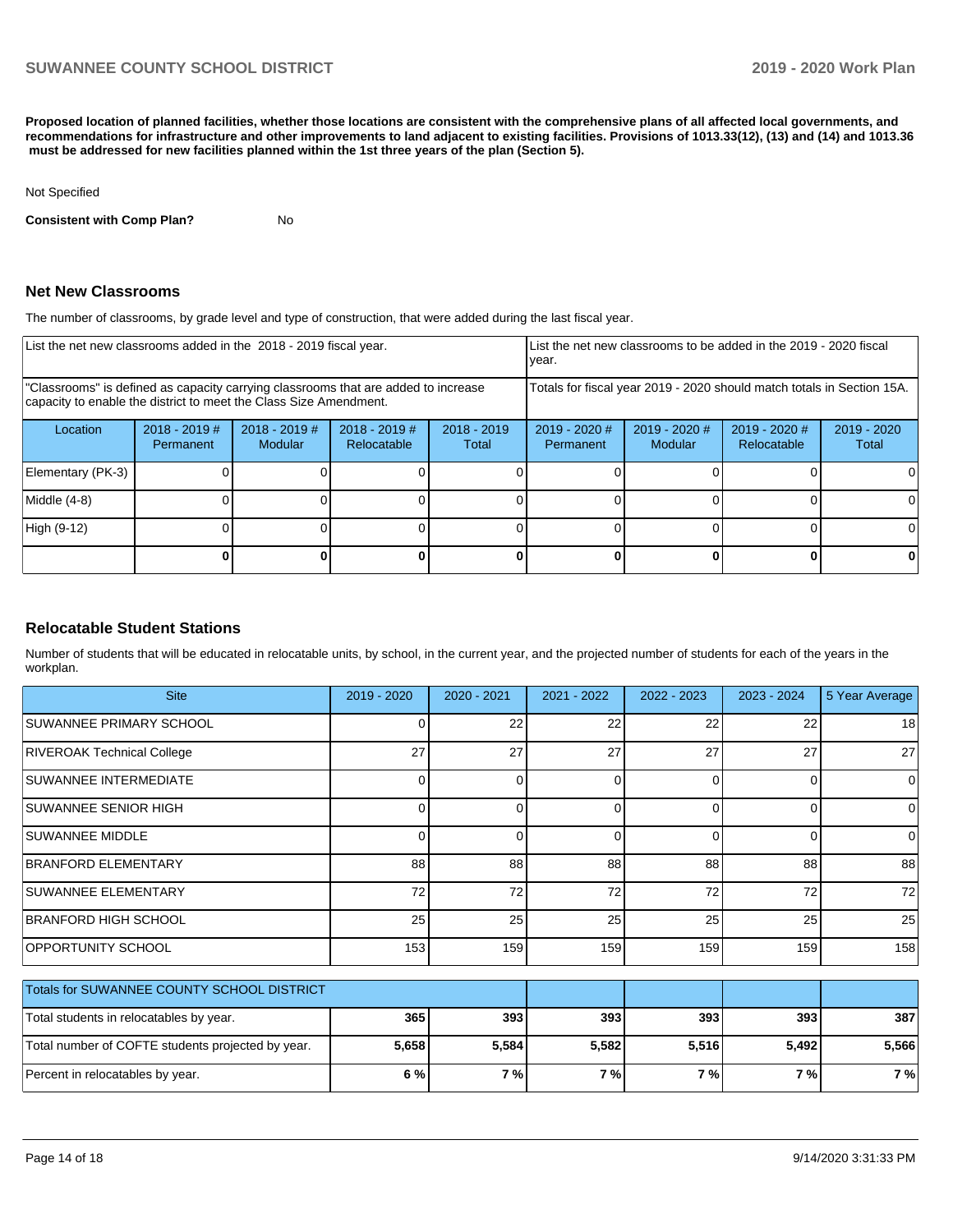#### **Leased Facilities Tracking**

Exising leased facilities and plans for the acquisition of leased facilities, including the number of classrooms and student stations, as reported in the educational plant survey, that are planned in that location at the end of the five year workplan.

| Location                          | # of Leased<br>Classrooms 2019 -<br>2020 | <b>FISH Student</b><br><b>Stations</b> | Owner            | # of Leased<br>Classrooms 2023 -<br>2024 | <b>FISH Student</b><br><b>Stations</b> |
|-----------------------------------|------------------------------------------|----------------------------------------|------------------|------------------------------------------|----------------------------------------|
| <b>SUWANNEE ELEMENTARY</b>        |                                          |                                        | 72 mobil modular |                                          | 72                                     |
| SUWANNEE PRIMARY SCHOOL           |                                          |                                        |                  |                                          | 0                                      |
| <b>RIVEROAK Technical College</b> |                                          |                                        |                  |                                          | 0                                      |
| <b>SUWANNEE INTERMEDIATE</b>      |                                          |                                        |                  |                                          | 0                                      |
| SUWANNEE SENIOR HIGH              |                                          |                                        |                  |                                          | 0                                      |
| <b>BRANFORD HIGH SCHOOL</b>       |                                          |                                        |                  |                                          | $\Omega$                               |
| BRANFORD ELEMENTARY               |                                          |                                        |                  |                                          | 0                                      |
| <b>OPPORTUNITY SCHOOL</b>         |                                          | 36                                     |                  |                                          | $\mathbf 0$                            |
|                                   | 6                                        | 108                                    |                  |                                          | 72                                     |

#### **Failed Standard Relocatable Tracking**

Relocatable units currently reported by school, from FISH, and the number of relocatable units identified as 'Failed Standards'.

Nothing reported for this section.

# **Planning**

#### **Class Size Reduction Planning**

**Plans approved by the school board that reduce the need for permanent student stations such as acceptable school capacity levels, redistricting, busing, year-round schools, charter schools, magnet schools, public-private partnerships, multitrack scheduling, grade level organization, block scheduling, or other alternatives.**

The District reacts to the needs by requests made from the principals. A study by District level staff, a 3rd party or the Superintendent might identify potential possibilities.

#### **School Closure Planning**

**Plans for the closure of any school, including plans for disposition of the facility or usage of facility space, and anticipated revenues.** 

We have no plans to dispose of any of our satisfactory educational facilities.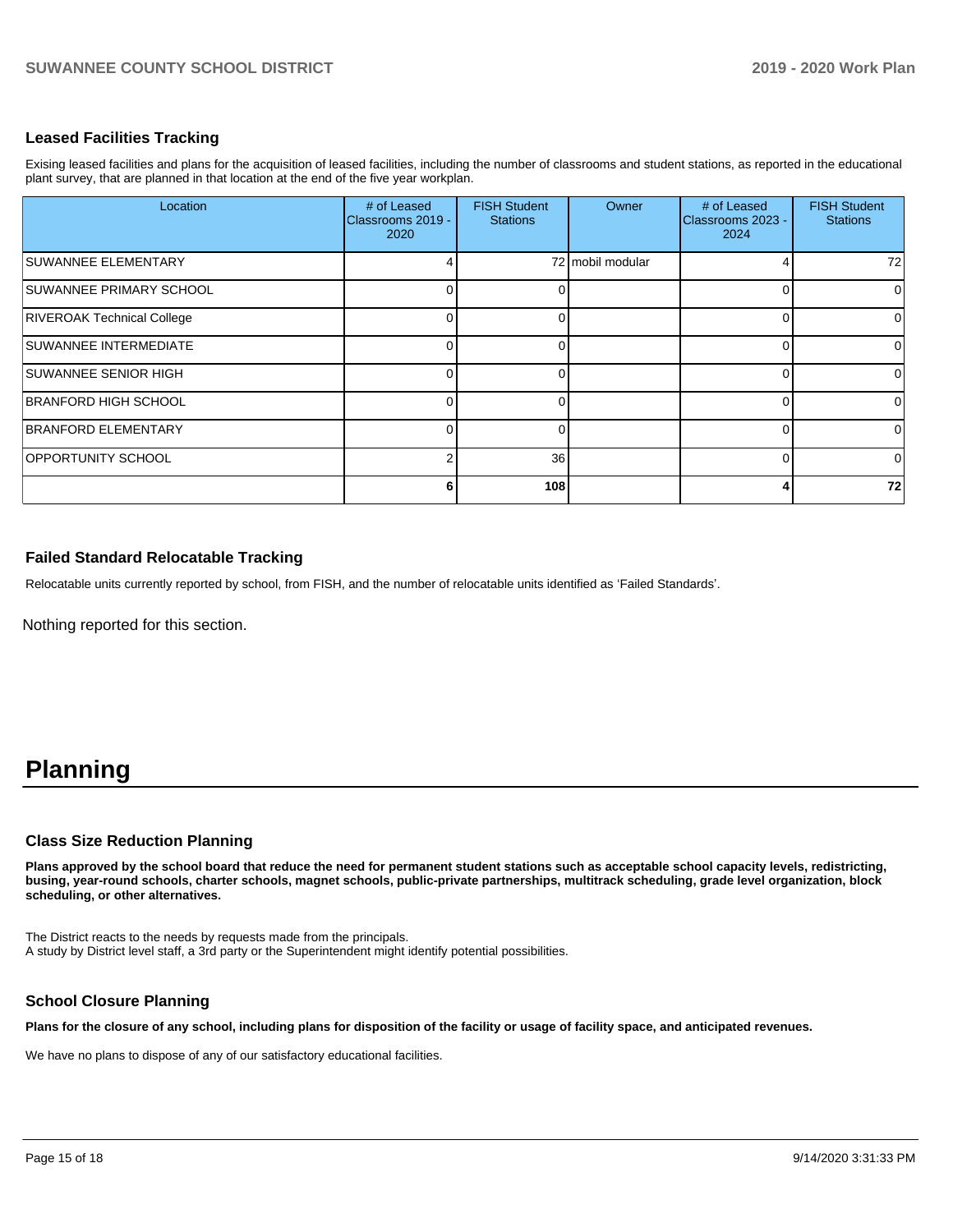# **Long Range Planning**

#### **Ten-Year Maintenance**

District projects and locations regarding the projected need for major renovation, repair, and maintenance projects within the district in years 6-10 beyond the projects plans detailed in the five years covered by the work plan.

Nothing reported for this section.

#### **Ten-Year Capacity**

Schedule of capital outlay projects projected to ensure the availability of satisfactory student stations for the projected student enrollment in K-12 programs for the future 5 years beyond the 5-year district facilities work program.

Nothing reported for this section.

#### **Ten-Year Planned Utilization**

Schedule of planned capital outlay projects identifying the standard grade groupings, capacities, and planned utilization rates of future educational facilities of the district for both permanent and relocatable facilities.

| <b>Grade Level Projections</b>         | <b>FISH</b><br><b>Student</b><br><b>Stations</b> | Actual 2018 -<br><b>2019 FISH</b><br>Capacity | Actual<br>$2018 -$<br>2019<br><b>COFTE</b> | Actual 2018 - 2019<br><b>Utilization</b> | Actual 2019 - 2020 / 2028 - 2029 new<br>Student Capacity to be added/removed | Projected 2028<br><b>2029 COFTE</b> | Projected 2028 -<br>2029 Utilization |
|----------------------------------------|--------------------------------------------------|-----------------------------------------------|--------------------------------------------|------------------------------------------|------------------------------------------------------------------------------|-------------------------------------|--------------------------------------|
| Elementary - District<br><b>Totals</b> | 3,458                                            | 3,458                                         | 2,835.00                                   | 81.98%                                   |                                                                              | 2,599                               | 75.16 %                              |
| Middle - District Totals               | 2.219                                            | 1,996                                         | 1,706.51                                   | 85.52 %                                  |                                                                              | 1.564                               | 78.36 %                              |
| High - District Totals                 | 1.728                                            | 1,641                                         | 080.48                                     | 65.81 %                                  |                                                                              | 990                                 | 60.33 %                              |
| Other - ESE, etc                       | 591                                              | 405                                           | 71.64                                      | 17.78 %                                  |                                                                              | 67                                  | 16.54 %                              |
|                                        | 7,996                                            | 7,500                                         | 5,693.63                                   | 75.92 %                                  |                                                                              | 5,220                               | 69.60%                               |

**Combination schools are included with the middle schools for student stations, capacity, COFTE and utilization purposes because these facilities all have a 90% utilization factor. Use this space to explain or define the grade groupings for combination schools.** 

No comments to report.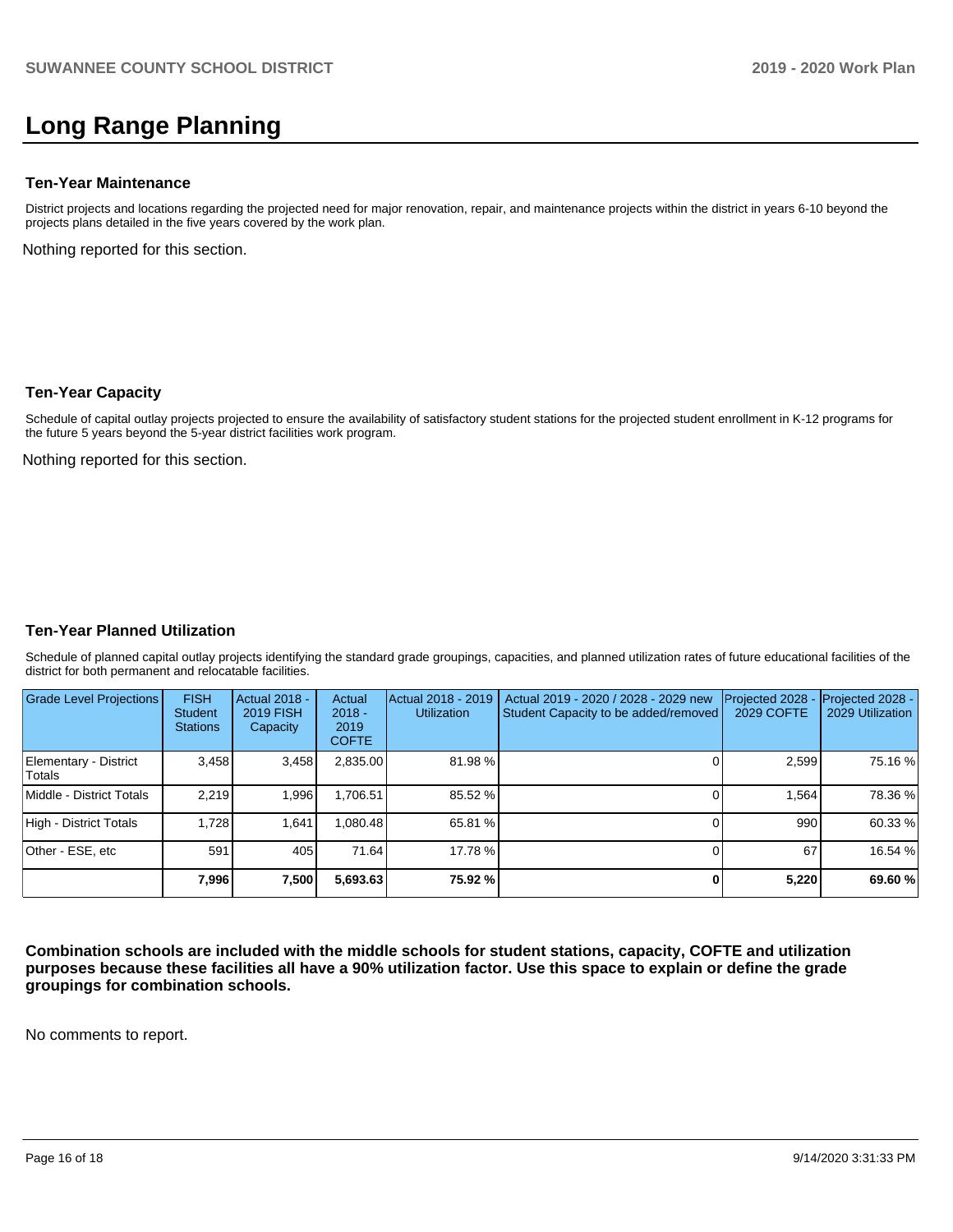#### **Ten-Year Infrastructure Planning**

**Proposed Location of Planned New, Remodeled, or New Additions to Facilities in 06 thru 10 out years (Section 28).**

Nothing reported for this section.

#### Plans for closure of any school, including plans for disposition of the facility or usage of facility space, and anticipated revenues in the 06 thru 10 out **years (Section 29).**

Nothing reported for this section.

#### **Twenty-Year Maintenance**

District projects and locations regarding the projected need for major renovation, repair, and maintenance projects within the district in years 11-20 beyond the projects plans detailed in the five years covered by the work plan.

Nothing reported for this section.

#### **Twenty-Year Capacity**

Schedule of capital outlay projects projected to ensure the availability of satisfactory student stations for the projected student enrollment in K-12 programs for the future 11-20 years beyond the 5-year district facilities work program.

Nothing reported for this section.

#### **Twenty-Year Planned Utilization**

Schedule of planned capital outlay projects identifying the standard grade groupings, capacities, and planned utilization rates of future educational facilities of the district for both permanent and relocatable facilities.

| <b>Grade Level Projections</b>  | <b>FISH</b><br><b>Student</b><br><b>Stations</b> | <b>Actual 2018 -</b><br><b>2019 FISH</b><br>Capacity | Actual<br>$2018 -$<br>2019<br><b>COFTE</b> | Actual 2018 - 2019<br><b>Utilization</b> | Actual 2019 - 2020 / 2038 - 2039 new<br>Student Capacity to be added/removed | Projected 2038<br>2039 COFTE | Projected 2038 -<br>2039 Utilization |
|---------------------------------|--------------------------------------------------|------------------------------------------------------|--------------------------------------------|------------------------------------------|------------------------------------------------------------------------------|------------------------------|--------------------------------------|
| Elementary - District<br>Totals | 3.458                                            | 3,458                                                | 2,835.00                                   | 81.98%                                   |                                                                              | 2,381                        | 68.85 %                              |
| Middle - District Totals        | 2.219                                            | 1.996                                                | .706.51                                    | 85.52 %                                  |                                                                              | 1.433                        | 71.79 %                              |
| High - District Totals          | 1.728                                            | 1.641                                                | .080.48                                    | 65.81 %                                  |                                                                              | 907                          | 55.27 %                              |
| Other - ESE, etc                | 591                                              | 405                                                  | 71.64                                      | 17.78 %                                  |                                                                              | 61                           | 15.06 %                              |
|                                 | 7,996                                            | 7,500                                                | 5,693.63                                   | 75.92 %                                  |                                                                              | 4,782                        | 63.76 %                              |